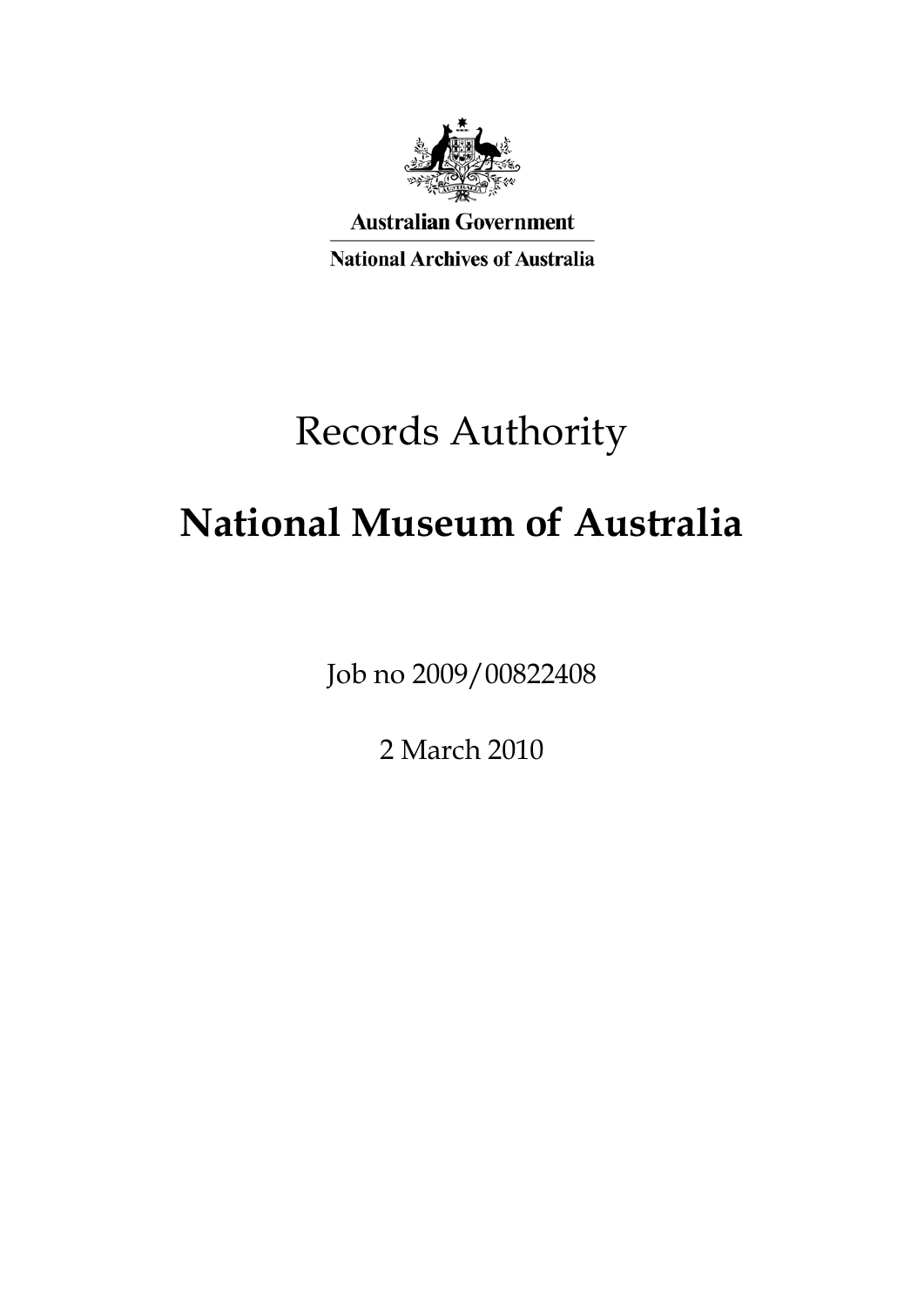### **CONTENTS**

| <b>INTRODUCTION</b>                          | 3              |  |
|----------------------------------------------|----------------|--|
| APPLICATION OF THIS AUTHORITY                | 4              |  |
| <b>CONTACT INFORMATION</b>                   | 5              |  |
| <b>AUTHORISATION</b>                         | 6              |  |
| <b>CLASSES</b>                               | $\overline{7}$ |  |
| <b>AUDIENCE DEVELOPMENT</b>                  | 7              |  |
| <b>COLLECTION DEVELOPMENT AND MANAGEMENT</b> | 11             |  |
| <b>COMMERCIAL SERVICES</b>                   | 16             |  |
| <b>EXHIBITION MANAGEMENT</b>                 | 18             |  |
| <b>HISTORICAL RESEARCH</b>                   | 24             |  |

© Commonwealth of Australia 2010

This work is copyright. Apart from any use as permitted under the *Copyright Act 1968,* no part may be reproduced by any process without prior written permission from the National Archives of Australia. Requests and inquiries concerning reproduction and rights should be directed to the Publications Manager, National Archives of Australia, PO Box 7425, Canberra Mail Centre ACT 2610, Australia.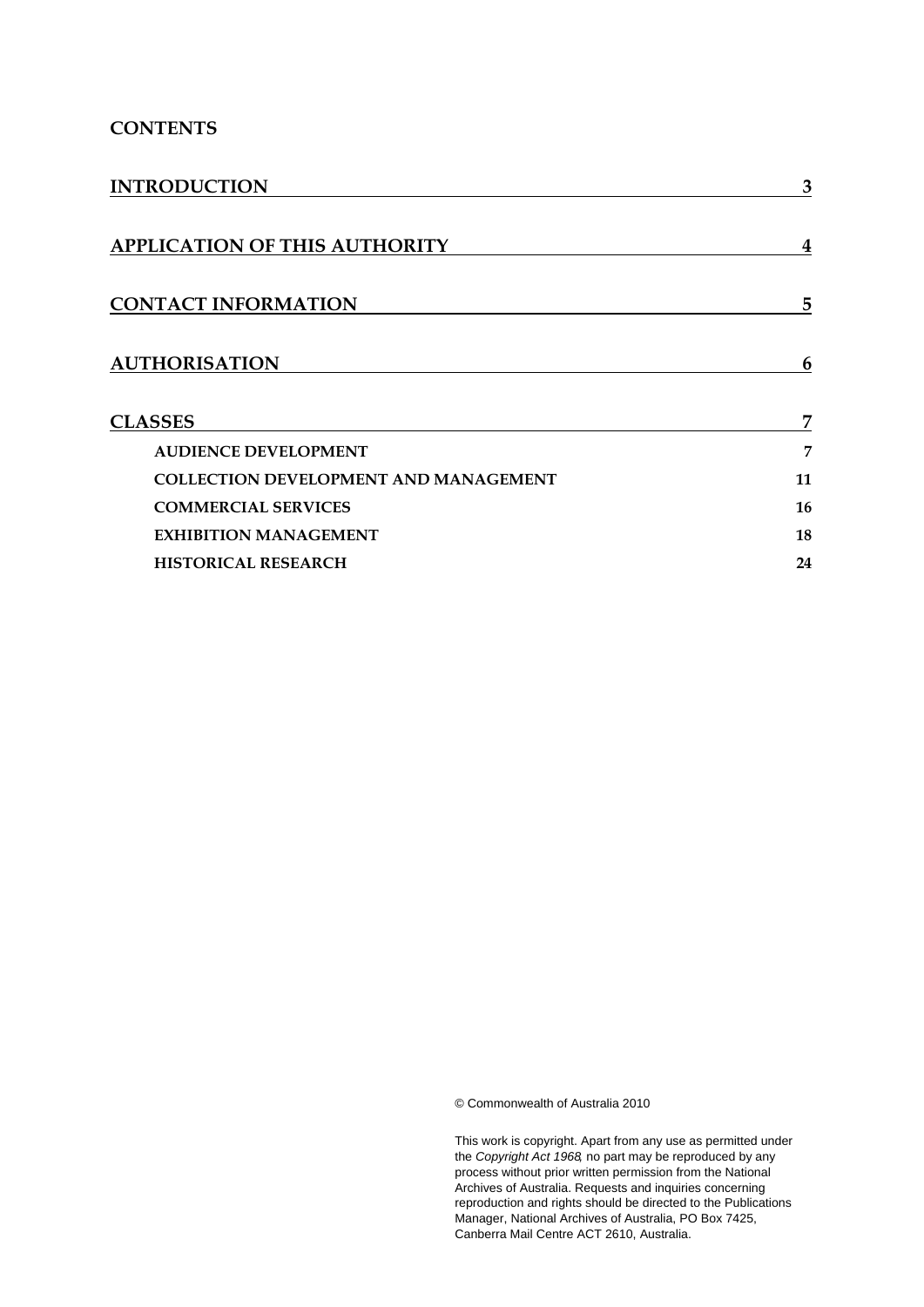### **INTRODUCTION**

The National Museum of Australia and the National Archives of Australia have developed this Records Authority to set out the requirements for keeping or destroying records for the core business areas of Audience Development, Collection Development & Management, Commercial Services, Exhibition Management and Historical Research. It represents a significant commitment on behalf of the National Museum of Australia to understand, create and manage the records of its activities.

This Authority is based on the identification and analysis of the business of the National Museum of Australia. It takes into account the agency's legal and organisational records management requirements, and the interests of stakeholders, the agency and the National Archives of Australia.

This Authority gives the National Museum of Australia permission under the *Archives Act 1983*, for the destruction, retention or transfer to the National Archives of Australia of the records described. The Authority sets out those records that need to be retained as national archives and the minimum length of time that temporary records need to be kept. Retention periods for these temporary records are based on: an assessment of business needs; broader organisational accountability requirements; and community expectations, and are approved by the National Archives of Australia on the basis of information provided by the agency.

The National Museum of Australia may use the following tools to dispose of their records:

- This Records Authority covering its agency specific records;
- General records authorities, such as the Administrative Functions Disposal Authority (AFDA), covering business processes and records common to Australian Government agencies; and
- Normal administrative practice (NAP) which allows for the destruction of records where the records are duplicated, unimportant or for short-term use only.

As changes in circumstances may affect future records management requirements, the periodic review of this Authority is recommended. All amendments must be approved by the National Archives.

Advice on using this Authority and other records management matters is available from the National Archives' website at www.naa.gov.au or by contacting the Agency Service Centre at recordkeeping@naa.gov.au or (02) 6212 3610.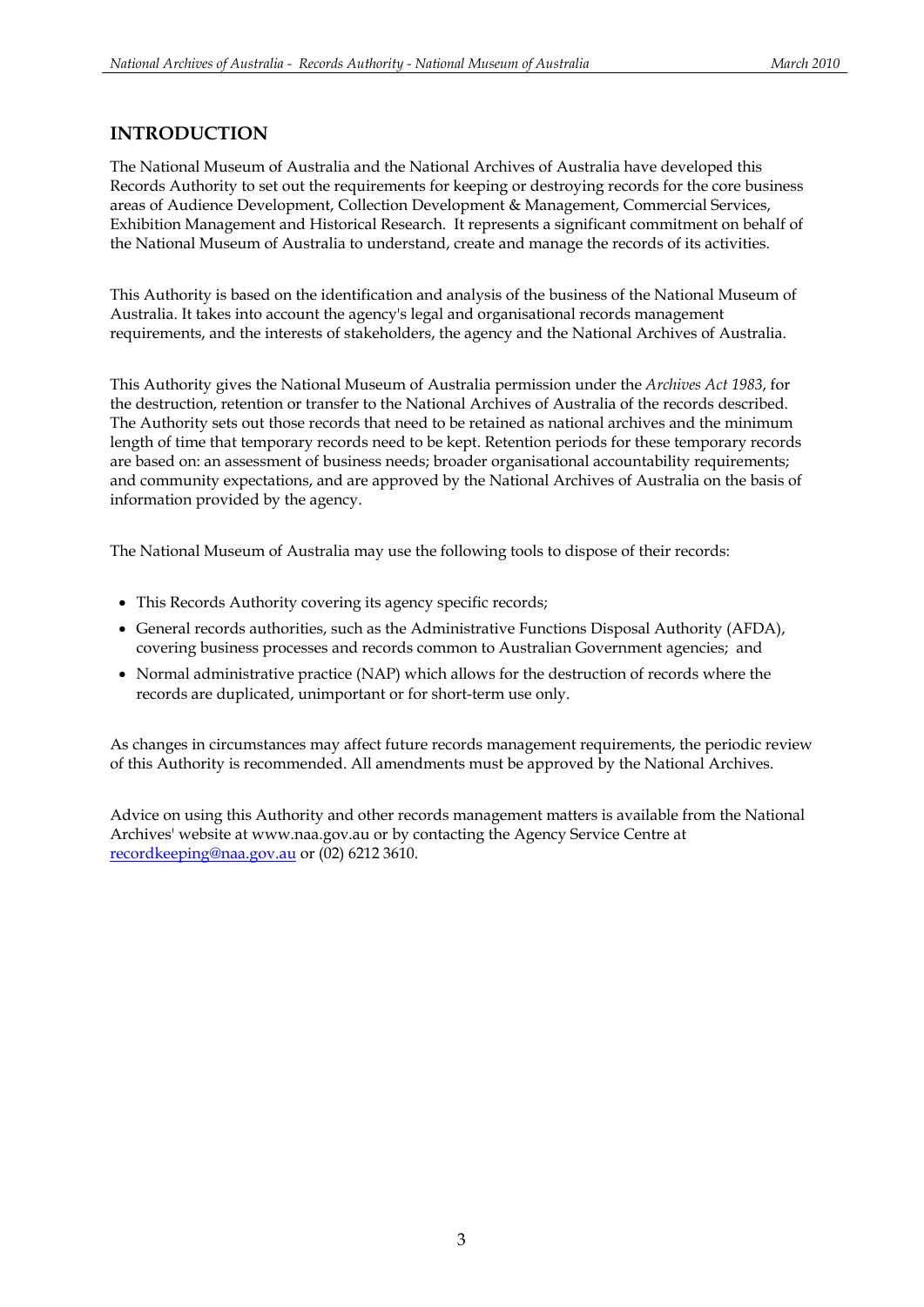### **APPLICATION OF THIS AUTHORITY**

1. This Authority should be used in conjunction with the Administrative Functions Disposal Authority (AFDA) issued by the National Archives to cover administrative records common to Australian Government agencies.

2. This Authority should be used in conjunction with general disposal authorities issued by the National Archives that cover other types of records that may be created by the National Museum of Australia, such as encrypted records and source records that have been copied.

3. This Authority is to be used to sentence records. Sentencing involves the examination of records in order to identify the individual disposal class to which they belong. This process enables sentencers to determine how long records need to be kept. Advice on sentencing is available from the National Archives.

4. Where the method of recording information changes (for example from a manual system to an electronic system, or when information is migrated from one system to a new system) this Authority can still be used to sentence the records created, providing the records document the same core business. The information must be accessible for the period of time prescribed in this Authority. The National Museum of Australia will need to ensure that any software, hardware or documentation required to enable continuing access to the information is available for the periods prescribed.

5. In general, retention requirements indicate a minimum period for retention. The National Museum of Australia may extend minimum retention periods if it considers that there is an administrative need to do so, without further reference to the National Archives. Where the National Museum of Australia believes that its accountability will be substantially compromised because a retention period or periods are not adequate, it should contact the National Archives for review of the retention period.

6. The National Museum of Australia may destroy certain records without formal authorisation as a normal administrative practice. This usually occurs where the records are duplicated, facilitative or for short-term use only. NAP does not replace the arrangements agreed to in records authorities. Advice and guidance on destroying records as a normal administrative practice is available from the National Archives' website at www.naa.gov.au.

7. From time to time the National Archives will place a freeze on some groups of records to prevent their destruction. Further information about disposal freezes and whether they affect the application of this Authority is available from the National Archives website at www.naa.gov.au.

8. Records in the care of the National Museum of Australia should be appropriately stored and preserved. The National Museum of Australia needs to meet this obligation to ensure that the records remain authentic and accessible over time. Under section 31 of the *Archives Act 1983*, access arrangements are required for records that are in the open access period (currently after 30 years).

9. Appropriate arrangements should be made with the National Archives when records are to be transferred into custody. The National Archives accepts for transfer only those records designated as national archives.

10. Advice on how to use this Authority is available from the National Museum of Australia records manager. If there are problems with the application of the Authority that cannot be resolved, please contact the National Archives.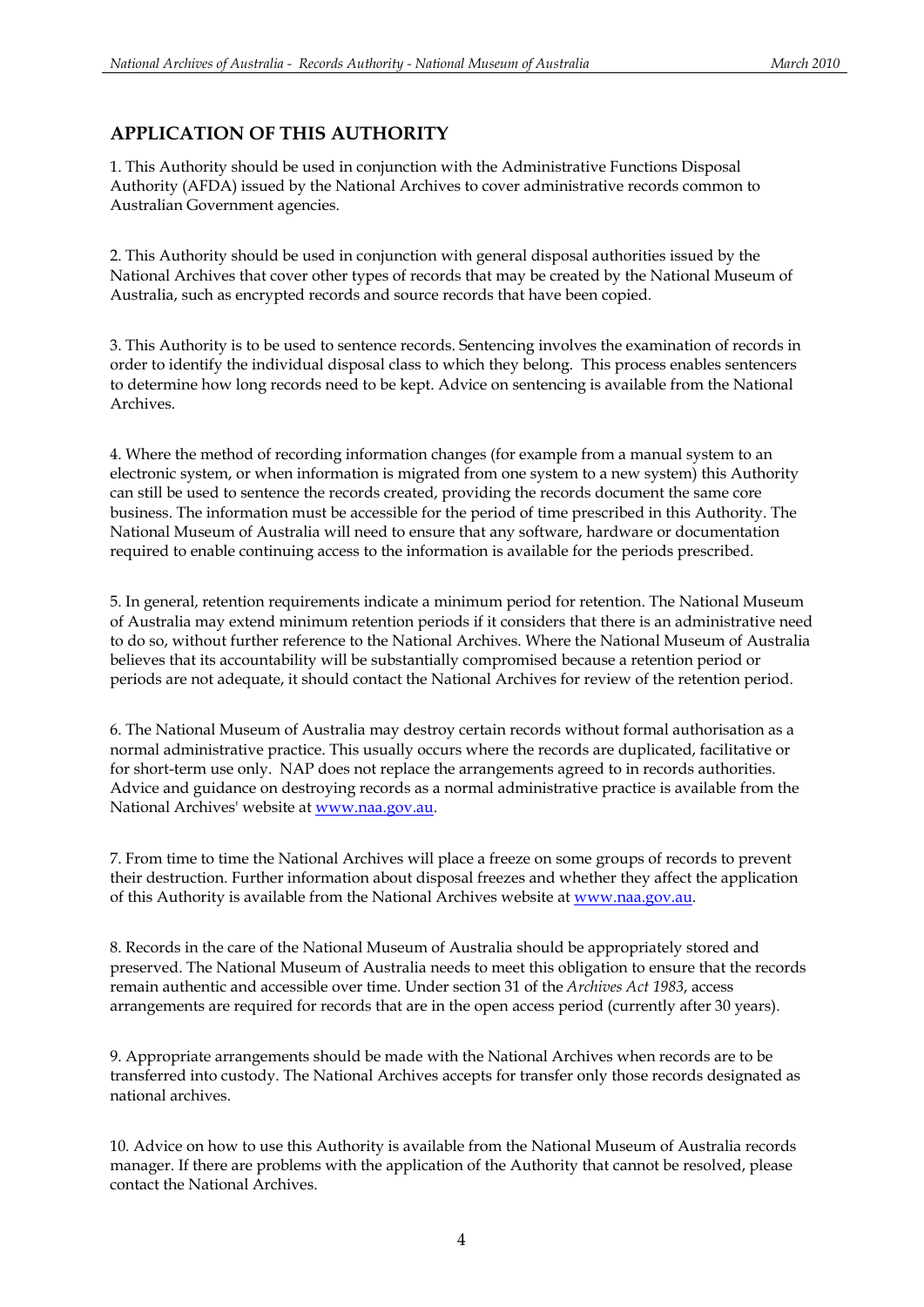### **CONTACT INFORMATION**

For assistance with this authority or for advice on other recordkeeping matters, please contact National Archives' Agency Service Centre.

Queen Victoria Terrace Tel: (02) 6212 3610 Parkes ACT 2600 Fax: (02) 6212 3989 Canberra Mail Centre ACT 2610 Website: www.naa.gov.au

PO Box 7425 Email: recordkeeping@naa.gov.au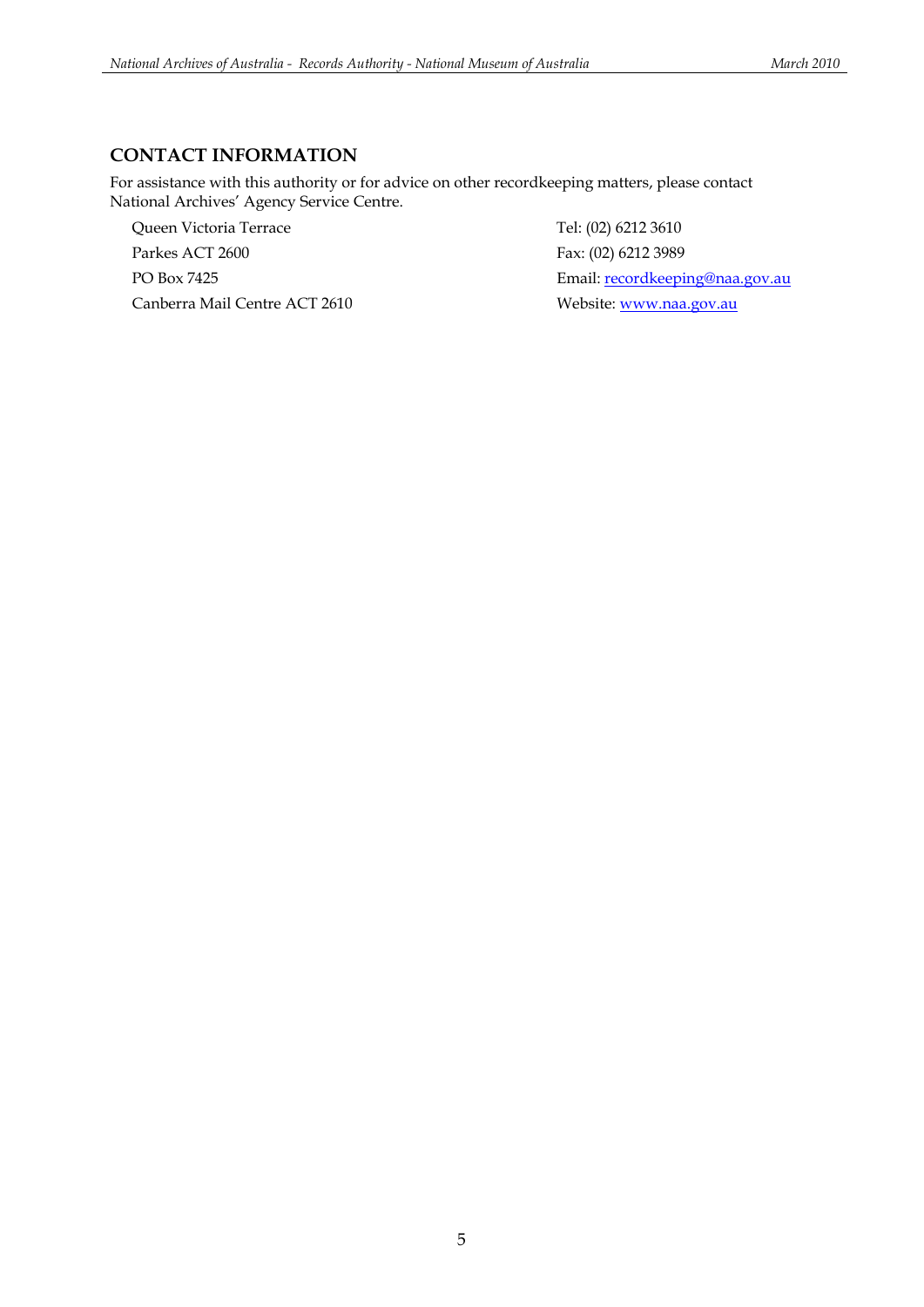## **AUTHORISATION**

### **RECORDS AUTHORITY**

**Person to** whom notice **of authorisation is given:**  The Director National Museum of Australia GPO Box 1901 Canberra ACT 2601

> AUTHORISES ARRANGEMENTS FOR THE DISPOSAL OF RECORDS IN ACCORDANCE WITH SECTION 24(2)(b) OF THE ARCHIVES ACT 1983

**Application:** 

**Purpose:** 

AUDIENCE DEVELOPMENT COLLECTION DEVELOPMENT AND MANAGEMENT COMMERCIAL SERVICES EXHIBITION MANAGEMENT HISTORICAL RESEARCH EXAMPLED MILITION COMMENT

. ~ .. """, . <Thili;~uthoriSitiongiyes·permi\$SiOn¥ortheaestruction, retention or· transfer. to the National Archives of Australia of the records described. The authority will apply only if these actions take place with the consent of the agency responsible for the core business documented in the records. .

. ".,'., ,',. ,,--'. ' .

Authorising Officer

free Curse

Ross Gibbs Director-General National Archives of Australia

**Date of issue:** 

 $lorth$ 2010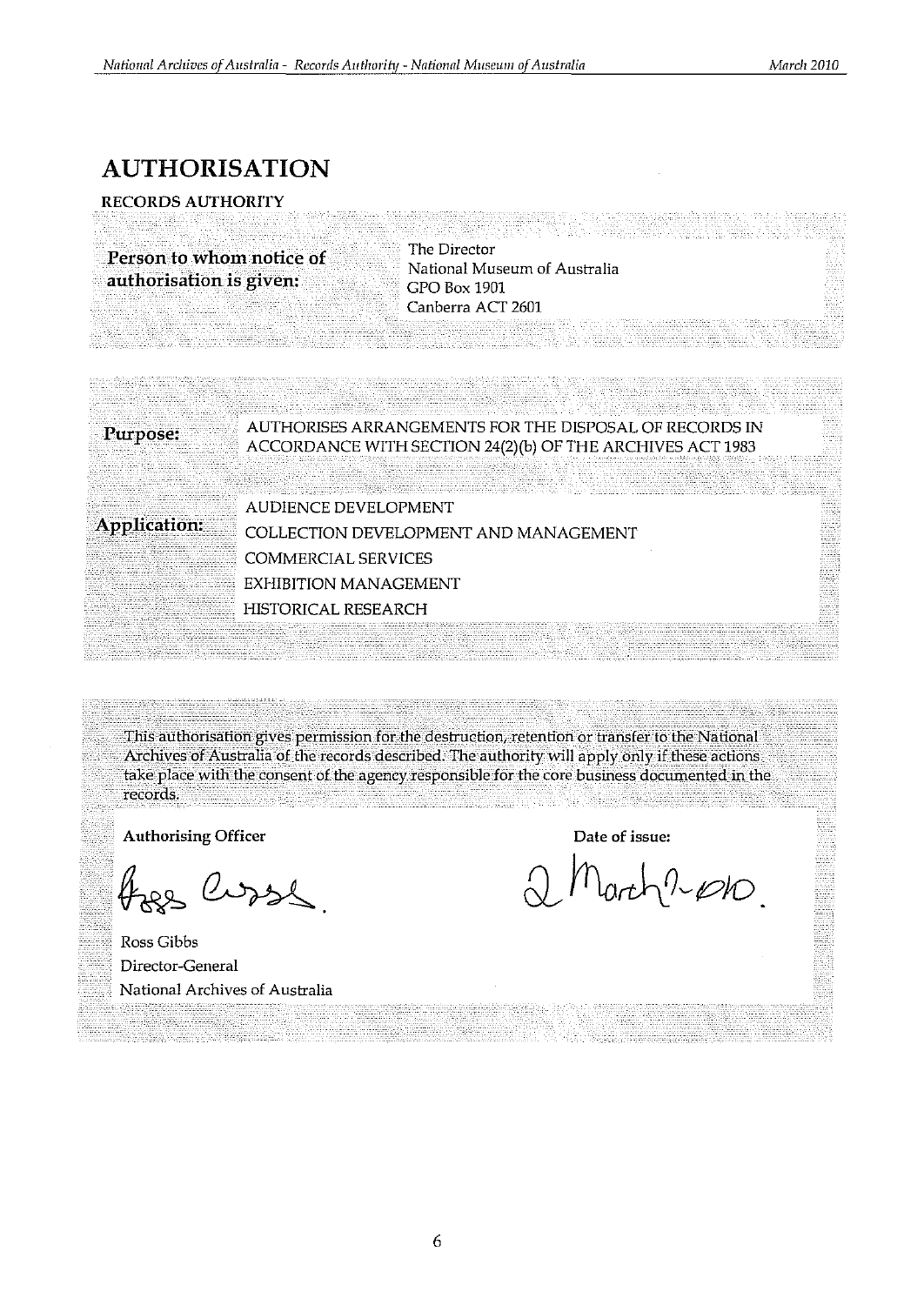The core business of developing, implementing and managing public education, outreach and exhibition programs, services and resources aimed at engaging national and international audiences to foster awareness and understanding of Australia's history, culture and society. Audiences are people who make up the organisation's public including visitors, researchers, volunteers, the media, donors, sponsors, other cultural institutions and all consumers or users of organisational products. Includes:

- Establishing policies and principles which guide the core business of audience development;
- Presenting addresses at openings of major exhibitions and new permanent galleries;
- Conducting market research to target potential sponsors and philanthropy donors;
- Managing philanthropic and unsolicited donations of money to the organisation;
- Administering funding to external service providers and non-government organisations for research into practices of interpretation and visitor experiences for public and outreach programs;
- Organising, managing and hosting public programs and corporate functions for the purposes of launching new programs to strengthen existing audiences and attract new audiences;
- Negotiating and establishing agreements with historians, story-tellers, writers, photographers, artists, authors etc to produce works for the organisation;
- Partnering and collaborating with educational organisations in audience development related programs;
- Undertaking research into visitor experiences and practices of interpretation;
- Developing public, educational and outreach programs relating to the organisation's collections, galleries, research and exhibitions;
- Consulting stakeholders to obtain authoritative advice, and feedback on the development of audience related programs, services and resources;
- Maintaining general contact between the organisation and Friends of the Museum, international High Commissions and Embassies;
- Arranging and managing visits and guided tours of school groups, young children, families, adults and access group; and
- Administrative activities such as conduct of meetings and committees, authorising and delegation, compliance, auditing and reporting.

*For the acquisition of goods, services and equipment use AFDA - PROCUREMENT.* 

*For the management of contracted services, use AFDA - PROCUREMENT* 

*For handling external requests for use of images of the agency's national collection for resale, use COMMERCIAL SERVICES* 

*For developing the content of an exhibition, use EXHIBITION MANAGEMENT* 

*For designing the structure and shape of an exhibition, use EXHIBITION MANAGEMENT.* 

*For all print and electronic publishing, use AFDA - PUBLICATION.* 

*For the sale of organisational publications through retail outlets and the internet, use COMMERCIAL SERVICES.* 

*For addresses presented by the agency head at other government occasions, use AFDA - GOVERNMENT RELATIONS.* 

*For advice provided to the Minister, use AFDA - GOVERNMENT RELATIONS.* 

*For legal advice provided to Members of the Advisory Council, use AFDA - LEGAL SERVICES* 

*For managing financial transactions supporting the administration of AUDIENCE DEVELOPMENT, use AFDA - FINANCIAL MANAGEMENT.*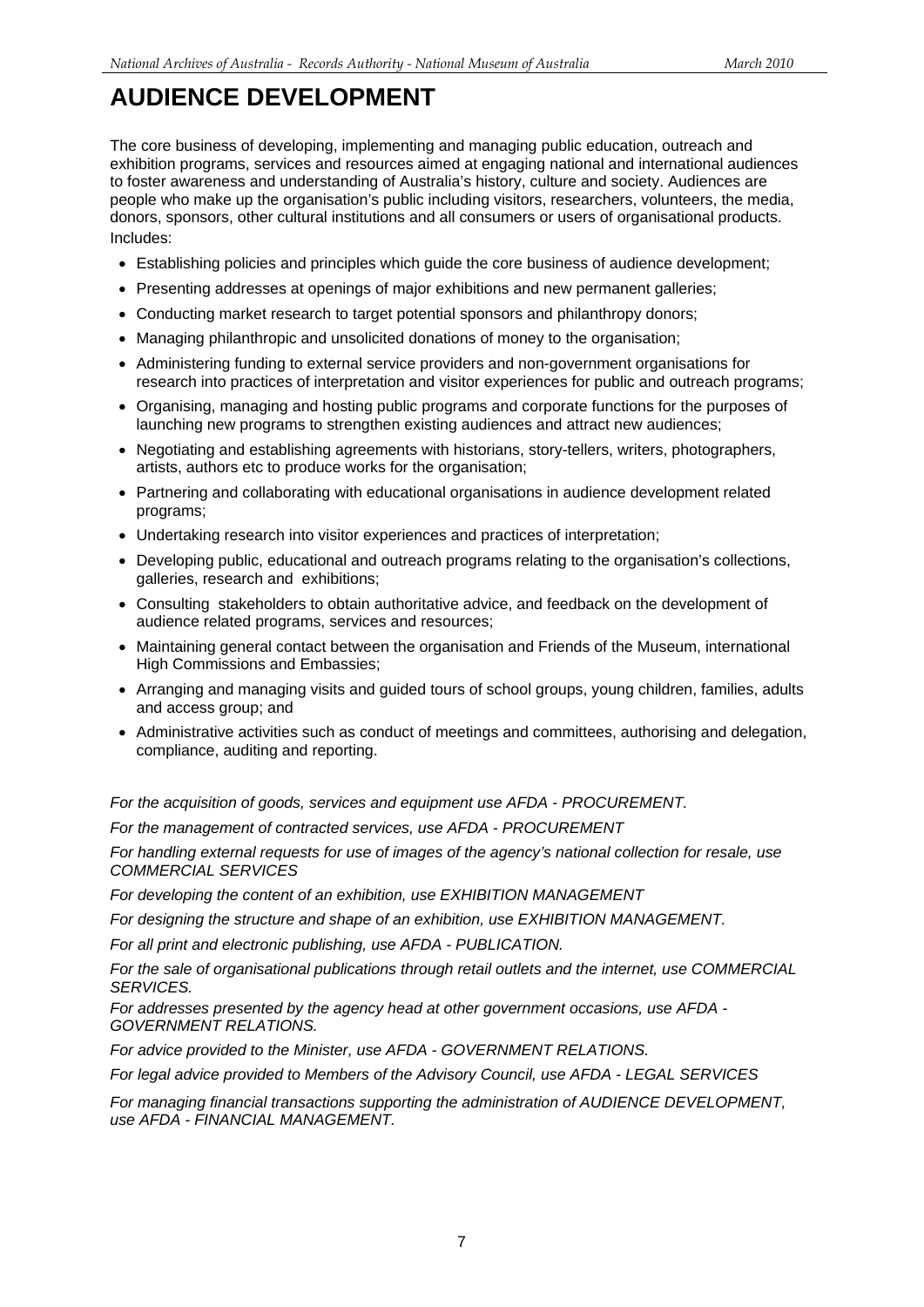### **Entry Description of records Disposal action**

Retain as national archives

- 21176 Records documenting Audience Development core business policy and principles which guide the agency's approach to:
	- Public programs and the framework within which they are developed and managed
	- Interpretation of the collection and the framework within which interpretative strategies are developed and implemented
	- Also includes policy proposals, research papers, results of consultations, major drafts and final policy documents; and
	- Final versions of addresses, multi-media presentations, speeches presented by Government Ministers, senior agency staff and Dignitaries at openings of major exhibitions and permanent galleries.
- 21177 Long term records supporting the Audience Development core business, including: Disposal not authorised

Planning, development and implementation of public and outreach programs produced that result in copyright product/s owned by the agency. Copyright products include dramatic and musical works, artistic works, photographs, cinematograph films, broadcasts, sound recordings, performances and unpublished works. Includes research material, strategic documents, drafts and comments, identification of items from the collection and final version of programs.

### 21178 Records documenting:

- Joint venture agreements, reports, minutes of meetings, proposals and discussion papers between the agency and other cultural and educational organisations;
- Planning, development and delivery of programs for schools, educators, exhibitions, philanthropy, outreach and public programs, includes drafts, comments and final versions. Excludes public and outreach programs produced by contractors that result in copyright owned by the agency;
- Research and studies into practices of interpretation and visitor experiences. Includes research papers relating to understanding audiences, their behaviour, motivation and satisfaction levels.

Destroy 10 years after last action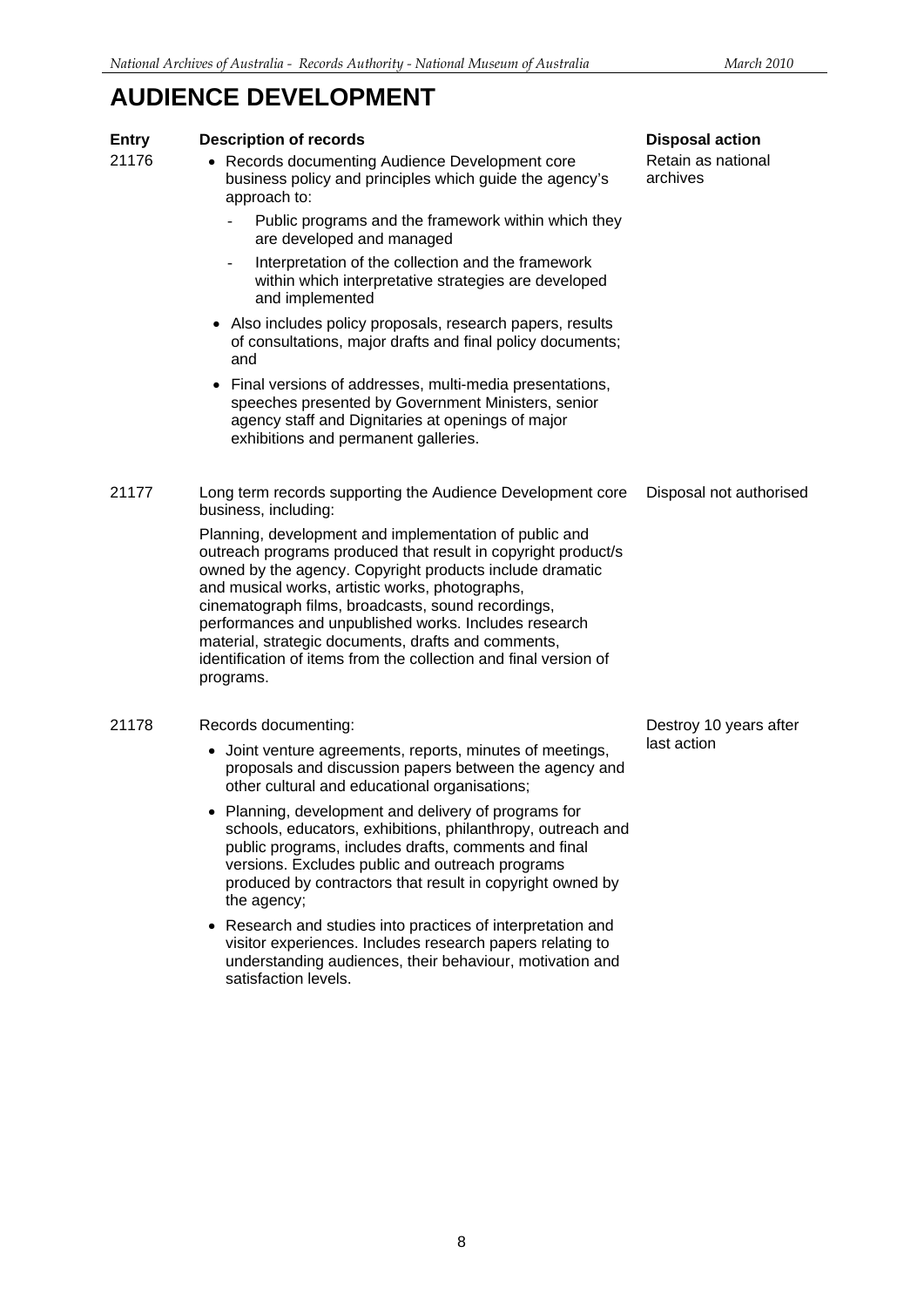### **Entry Description of records Disposal action**

21179 Records documenting:

- Negotiation, establishment, review and maintenance of agreements. Includes final signed versions;
- Instruments of delegation to agency staff to authorise administrative action;
- Deeds of gift for philanthropic and unsolicited donations of money to the agency, or by the agency to charities;
- Internal and external audit reports. Includes correspondence with auditing body;
- Successful funding applications, includes submissions, reports, breaches of funding conditions and funding acquittals;
- Master copies of unpublished proceedings, reports, speeches and papers from conferences, seminars, workshops hosted by the agency;
- Agency policies including policies for community networking, communication and outreach. Excludes public program and interpretation policies;
- Final versions of internal and external reports that report on the performance of national programs, services, trends and visitation numbers. Includes working papers documenting the development of internal reports.

#### 21180 Records documenting:

- Advice received or provided, excludes legal advice and advice provided to the Minister;
- Committee and task force agendas, proceedings, minutes, discussion papers, reports etc;
- Monitoring, evaluating and reviewing potential or existing programs and services;
- Master set of agency and business unit procedures. includes school programs booking procedures, standard operating procedures etc;
- Development of agency plans. includes sponsorship management plans etc;
- Market research including visitor surveys, visitor feedback forms, questionnaires, flyers, interviews, segmentation studies etc forecasts, trend analysis, and development of promotion strategies and tactics for exhibition sponsorship, excludes audience research;
- Invitations, guest lists, registrations, venue bookings and catering details for corporate functions and conferences hosted by the agency; and
- Implementation of agency plans, policies, strategies and procedures.

Destroy 7 years after action completed

Destroy 5 years after action completed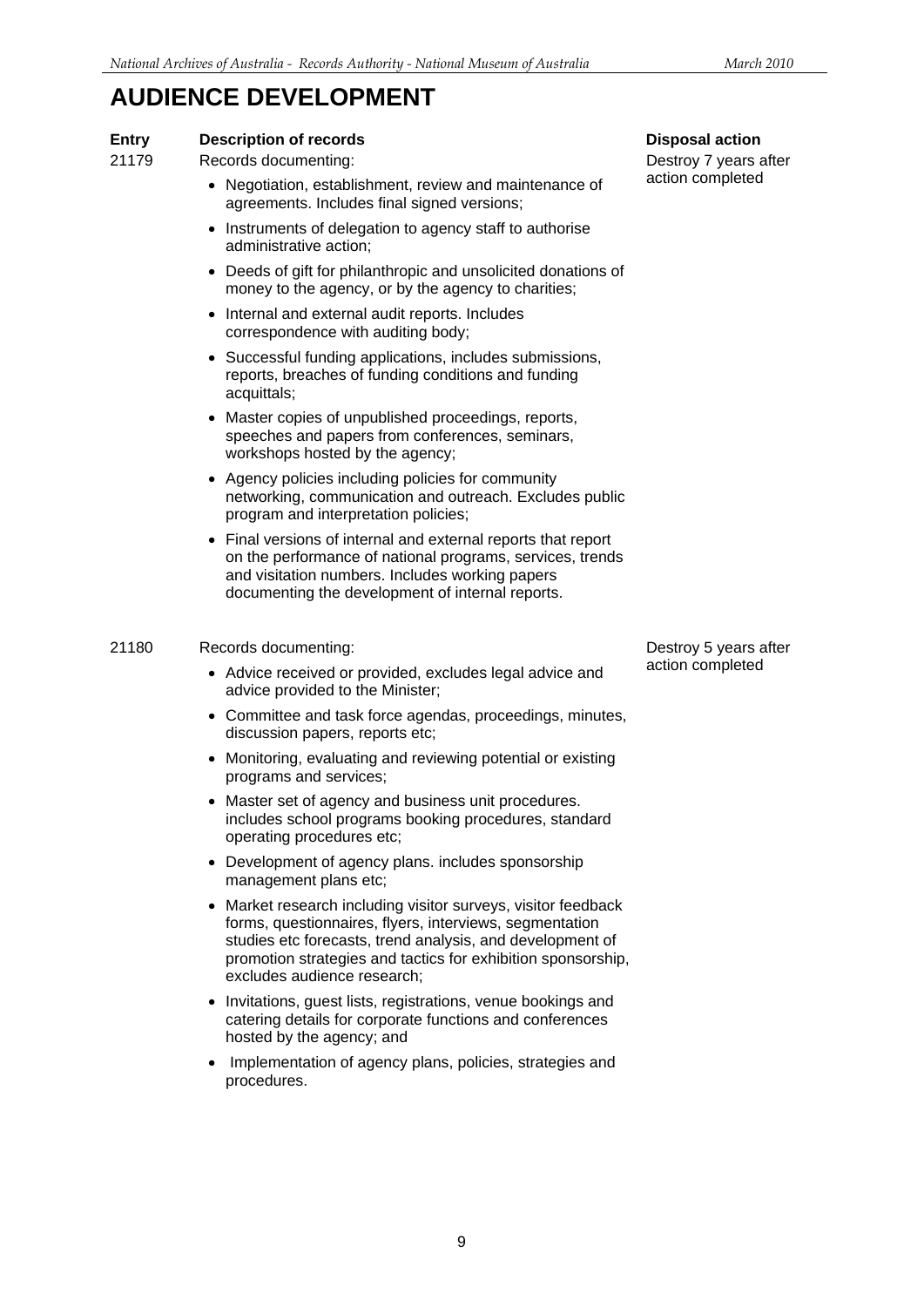### **Entry Description of records Disposal action**

21181 Records documenting:

- Addresses presented by agency staff in the routine promotion of agency programs;
- Copies of travel bookings, entitlements and itineraries for performers, presenters etc involved in exhibition openings and launches of public program events;
- Proposals, minutes of meetings, briefing notes and contact details for general liaison between the agency, community groups and private sector organisations;
- Minutes and supporting documents documenting the administration of agency staff meetings;
- Copies of minutes, agendas, notices of meetings, proceedings, discussion papers etc of external committees;
- Feedback, information and authoritative advice on the development and implementation of agency programs and services received from stakeholders and the community;
- Project control documents includes plans, schedules, progress reports and minutes;
- Agency responses to letters of complaint, suggestions etc received from the public;
- Unsuccessful funding applications for agency sponsorship for research projects. Includes notifications of outcome; and
- Visitor booking lists, lost property lists, first aid registers, copies of venue and safety information and cloak room tickets.

21182 Records documenting routine administrative tasks including:

- Requests for information received from the public about the agency's programs and services; and
- External conference promotional material, registration confirmation, proceedings, and participants reports.

Destroy 3 years after action completed

Destroy 1 year after action completed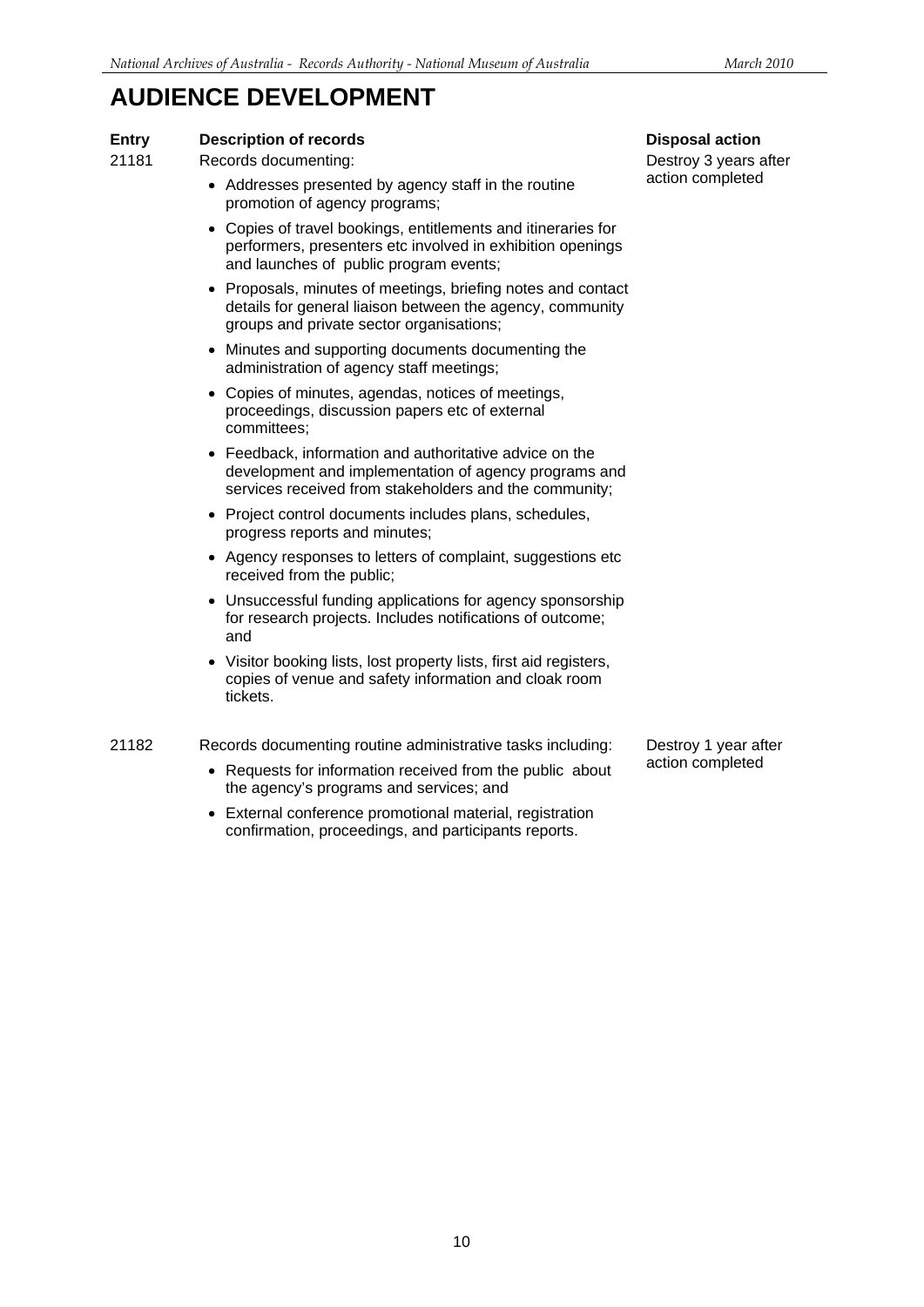The core business of developing and maintaining a national collection of objects and associated materials that represents Australia's history and cultural heritage. Includes:

- Acquiring, assessing significance, studying, registering, classifying, digitising, researching, deaccessioning, disposal and other activities regarding the management of items and materials forming the agency's collections;
- Planning for and maintaining the collection through preventative conservation and development projects;
- Developing and/or implementing policies, standards and guidelines for the development and management of the Museum's collection;
- Evaluating, reviewing, giving advice on and preparing submissions to support agency collection program and services;
- Management of access to the Museum's collection;
- Promoting the Museum's collection through liaison with other institutions, indigenous groups, the public and other stakeholders;
- Repatriation of indigenous ancestral remains and sacred objects;
- Administrative activities such as conduct of meetings and committees, authorising and delegation, compliance, auditing and reporting.

*For processing requests for the reproduction of collection items for which a fee is charged, use COMMERCIAL SERVICES.* 

*For providing conservation services with the preparation of exhibitions, use EXHIBITION MANAGEMENT.* 

*For handling infringements of the agency's intellectual property, use AFDA - LEGAL SERVICES.* 

*For the acquisition of goods, services and equipment, use AFDA - PROCUREMENT.* 

*For the management of contracted services, use AFDA - PROCUREMENT.* 

*For maintaining and improving access to the agency's physical storage facilities for the collection, use AFDA - PROPERTY MANAGEMENT.* 

*For designing and publishing posters, multi-media publications, electronic guides and online information relating to the agency's collection, use AFDA - PUBLICATION.* 

For acquiring and managing equipment and systems to control data about the agency's collection, use AFDA - TECHNOLOGY & TELECOMMUNICATIONS.

### **Entry** Description of records Disposal action **Disposal action**

- 21147 Records contributing significantly to the knowledge and understanding of the agency's National Historical Collection, including:
	- Acquisition of items and/or collection through donation, transfer and purchases;
	- Addresses, multi-media presentations, speeches presented by the agency's curatorial staff. Final documentation of curatorial research, family histories, repatriation of indigenous ancestral remains or secret/sacred collection items;
	- Negotiation, establishment, maintenance and review of loan agreements, exclusive intellectual property rights agreements, donation agreements and legal title deeds of ownership or custody relating to purchased and donated items and/or collection;

### *21147 Continued on next page*

Retain as national archives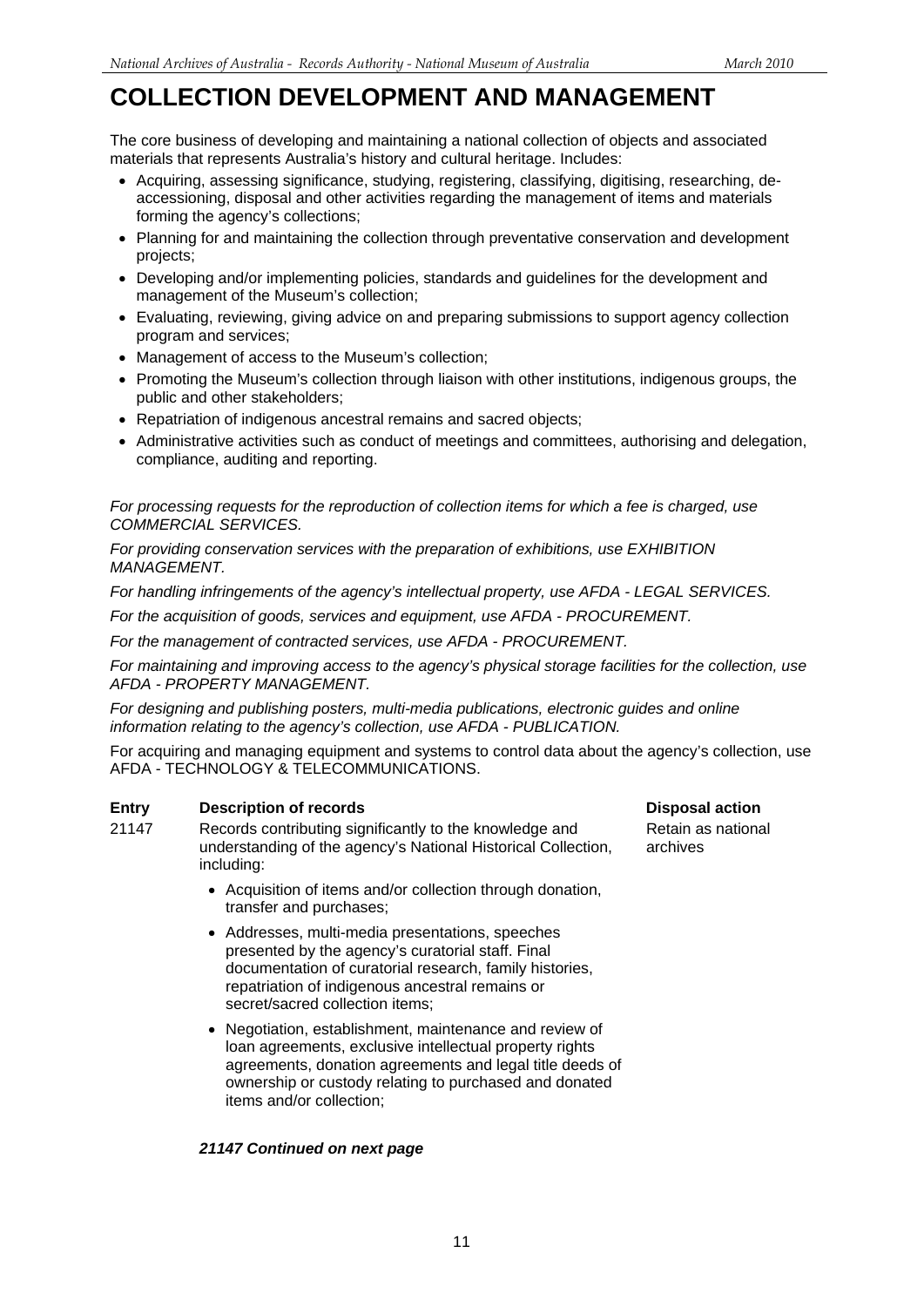| <b>Entry</b>       | <b>Description of records</b>                                                                                                                                                                                                                                                         | <b>Disposal action</b>         |
|--------------------|---------------------------------------------------------------------------------------------------------------------------------------------------------------------------------------------------------------------------------------------------------------------------------------|--------------------------------|
| 21147<br>continued | • Advice given which may establish precedents. Includes<br>advice on reviews of legislation that affect the<br>management of agency collections;                                                                                                                                      | Retain as national<br>archives |
|                    | • Policies relating to the development, management and<br>care of items in the agency's collections, including<br>Aboriginal and Torres Strait Islander human remains,<br>secret/sacred and private materials;                                                                        |                                |
|                    | • Repatriation of Indigenous ancestral remains and sacred<br>objects, arranging for their return to communities of origin;                                                                                                                                                            |                                |
|                    | Documentation relating to the accessioning of collection<br>items and associated materials into the agency's<br>collections;                                                                                                                                                          |                                |
|                    | • Documentation relating to the assessment of items and/or<br>collections significance.                                                                                                                                                                                               |                                |
| 21149              | Long term records supporting the Collection Development and<br>Management core business, including:                                                                                                                                                                                   | Disposal not authorised        |
|                    | • Unsuccessful acquisitions of items that are not accepted<br>for the agency's collections. Includes receipt,<br>acknowledgement and assessment of item, justification for<br>rejection, photographs and condition reports;                                                           |                                |
|                    | Conservation and treatment of items in the agency's<br>collections. Includes survey requests, photographs,<br>drawings, condition reports, conservation / treatment<br>requests, progress reports, registers (e.g. photography<br>book), conservation/treatment reports, log books;   |                                |
|                    | • Outward loans of items in the agency's collections, to<br>other organisations. Includes checklists, loan applications,<br>loan approval forms, venue sheets, condition reports and<br>transportation details;                                                                       |                                |
|                    | • De-accessioning collection items and associated materials<br>from the care and custody of the agency's collections and<br>officially disposing material in accordance with agency<br>policy. Includes proposals, reports, recommendations and<br>approvals;                         |                                |
|                    | • Development of storage and management plans for long-<br>term preservation and sustainability of the agency<br>collections;                                                                                                                                                         |                                |
|                    | • Disposal of items through transfer, destruction or sale from<br>the agency's collections in accordance with agency policy.<br>Includes disposal forms;                                                                                                                              |                                |
|                    | Management of transportation or movement of collection<br>items, which require specialised handling. Includes<br>photographs, diagrams, measurements, identification of<br>lifting supports;                                                                                          |                                |
|                    | • Major security breaches or incidents relating to the<br>agency's collections where the incident results in major<br>fraud, damage or theft of objects and associated materials.<br>Includes witness reports, photographs, investigation notes<br>and reports, and incident reports; |                                |
|                    | 21149 Continued on next page                                                                                                                                                                                                                                                          |                                |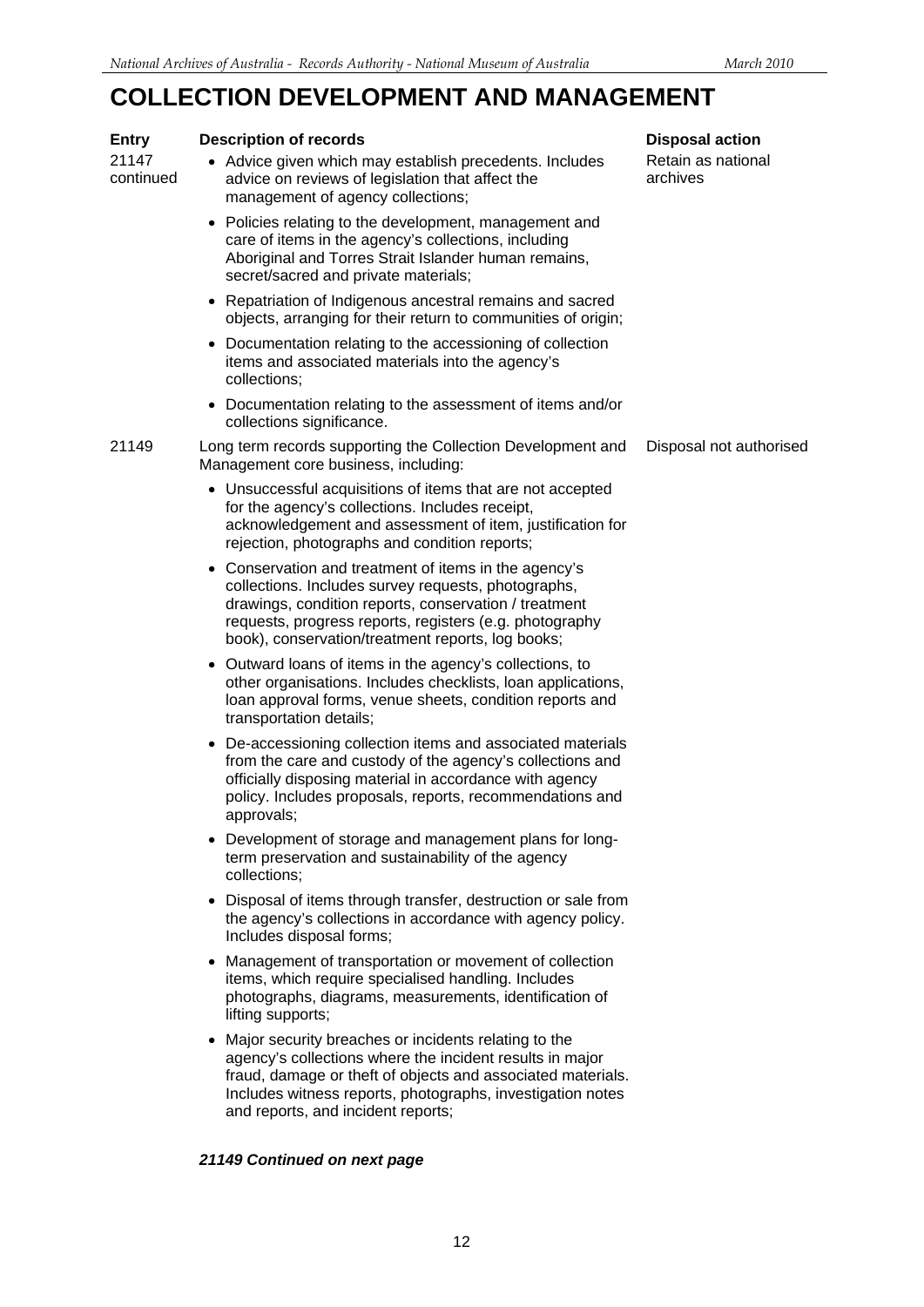#### **Entry Description of records Disposal action**

21149 continued

- Loan applications that are rejected or do not proceed. Includes notifications;
- Maintenance log books and operational log books, for items in the agency's collections;
- Access conditions and restrictions imposed on secret/sacred objects and private materials and publications in the agency's collections;
- Reproduction images, including digitisation, of items in the agency's collections maintained as preservation copies;
- Scientific and technical research into collection items, materials used in the conservation of collection items or into processes that affect collection items. Includes interviews, oral histories, literature searches, analysis of information and reports;
- Successful negotiation, transfer and management of intellectual property of collection items to the agency, and cases where the intellectual property is shared between the agency and another party. Includes unsuccessful negotiation and transfer of intellectual property of items and transfer of copyright forms;
- Final versions of reports on joint venture projects relating to collection programs and services;
- Preparation of agency submissions seeking support for projects relating to the collection programs and services. Includes draft submissions and preparation papers;
- Requests for public access to objects and associated materials. Includes donor authorisations; and
- Valuation of items in the agency's collections. Includes reports and photographs.

#### 21152 Records documenting:

- Stocktake process of the agency's collection items. Includes stocktaking schedule, stocktake forms, stocktaking results forms and consolidated stocktaking reports;
- Master set of manuals, guidelines, directives and handbooks detailing procedures e.g. Registration Procedures Manual; and
- Compliance with licensing processes for the handling of hazardous materials as required by external regulatory authorities. Includes compliance notifications.

#### 21153 Records documenting:

- Management of projects relating to collection programs and services. Includes progress reports, project schedules and notes on meetings with stakeholders;
- Implementation of industry and agency standards, such as cataloguing, curatorial and museum standards;

#### *21153 Continued on next page*

Disposal not authorised

last action

Destroy 20 years after

Destroy 10 years after last action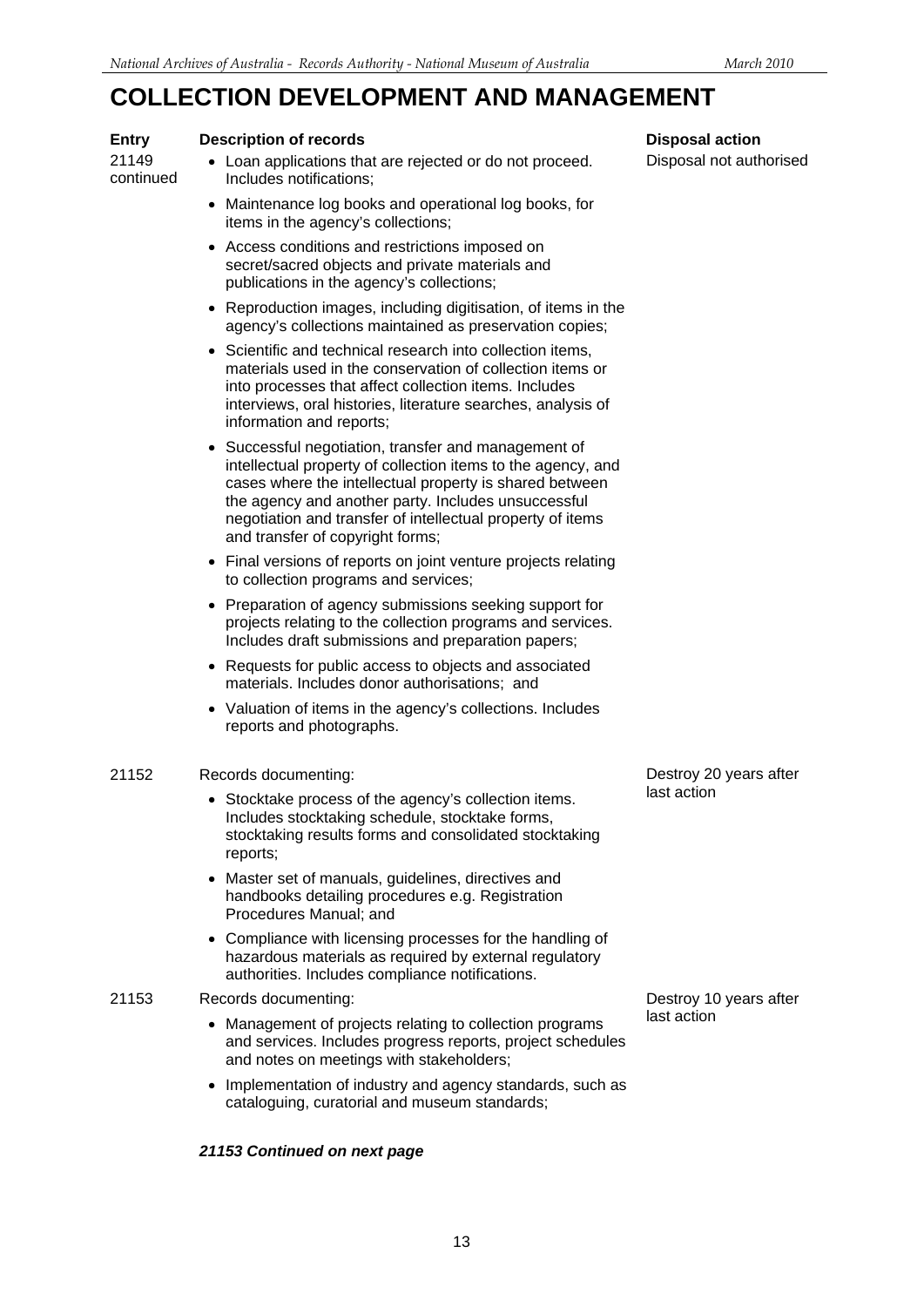#### **Entry Description of records Disposal action**

21153 continued

- Inwards loans of collection items to the agency, from groups, organisations, or individuals. Includes loan negotiations, proposals, routine correspondence, minutes of meetings with stakeholders and copies of condition reports;
- Negotiation, establishment, review and maintenance of agreements and contracts, including final signed versions. Excludes loan agreements, exclusive intellectual property rights agreements, donation agreements and legal title deeds of ownership or custody relating to purchased and donated items and/or collections;
- Instruments of delegation to agency staff to authorise administrative action;
- Compliance with mandatory or optional standards or with statutory requirements relating to the management of the agency's collections;
- Monitoring of programs, processes, systems or services. Includes evaluation criteria, methodology, copy of instrument, statistical returns, summary of results and reports;
- Draft documentation of joint venture agreements, reports, minutes of meetings, proposals and discussion papers between the agency and other organisations;
- Reviews of agency collection programs and operations which do not result in major changes to policy and procedures. Includes reports, recommendations and action plans;
- Planning and conduct of internal and external audits. Includes routine correspondence with the evaluation and ongoing auditing body, minutes of meetings, notes taken at opening and exit interviews, draft and final reports and comments;
- Arrangements for the transportation of de-accessioned items and for the disposal of unwanted items and associated materials. Includes transport schedules, itineraries, authorisations and consignment notices;
- Development and maintenance of security systems and procedures to protect the agency's collections. Includes incident reports;
- Final versions of addresses given by agency staff to promote the agency's collections. Includes speeches, multi-media presentations;

#### *For final versions of addresses given by curatorial staff use 21147*

• Routine advice received by the agency, or routine advice given by the agency. Excludes advice relating to the agency's collections and/or specific items;

### *21153 Continued on next page*

Destroy 10 years after last action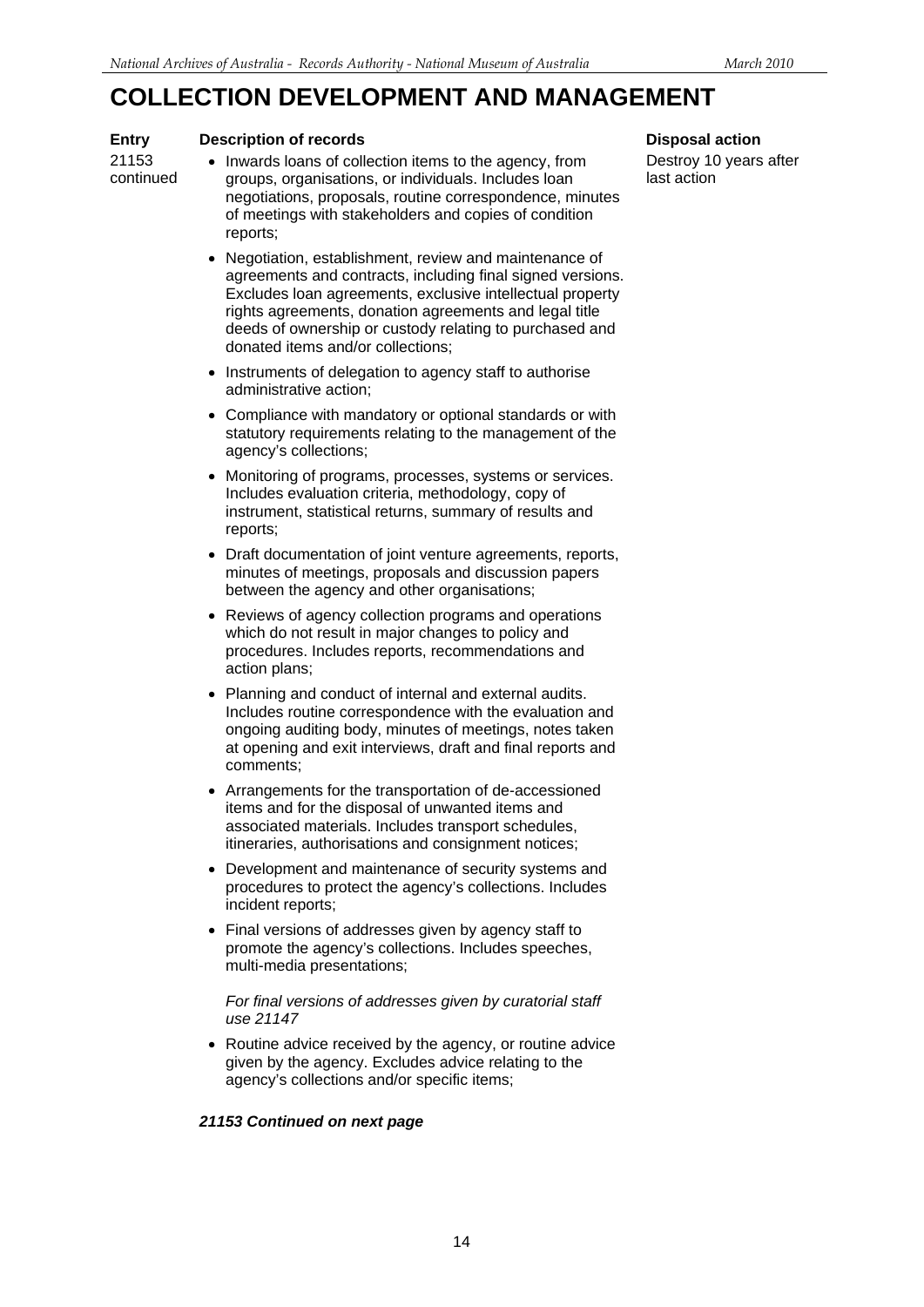#### **Entry Description of records Disposal action**

21153 continued

- The work of internal committees formed to consider matters relating to the development and management of the agency's collections. Includes agenda, copies of minutes, reports, directives and documents tabled at committee meetings;
- Minutes and supporting documents etc, documenting the administration of agency staff meetings;
- Development of agency plans including conservation plans etc;
- Routine movement of transportation to and from storage areas, of other items in the agency's collections. Includes installation and changeover schedules, installation lists, rehousing reports, reports on packing works;
- Requests from the public for general information about the agency's collection programs and services;
- Implementation of agency plans, policies, strategies and procedures relating to the development and management of the agency's collections;
- Project control documents include plans, schedules, progress reports and minutes; and
- Final versions of internal and external reports that report on the performance of agency collection programs and services.

21156 Records documenting routine administrative tasks including:

- Proposals, meeting agendas, briefs and informal advice from liaison activities with other cultural institutions, authorities and private sector, includes collaboration on projects that are not joint ventures;
- Regular and routine maintenance of items in the agency's collections, such as cleaning. Excludes repairs;
- Copies of minutes, agendas, notices of meetings, proceedings, discussion papers etc of external committees;
- External conference promotional material, registration confirmation, proceedings, and participants reports;
- Request slips for public access to publications in the agency's collections, which are in stock; and
- Agency inventories of collection items and associated material.

Destroy 10 years after last action

Destroy 3 years after action completed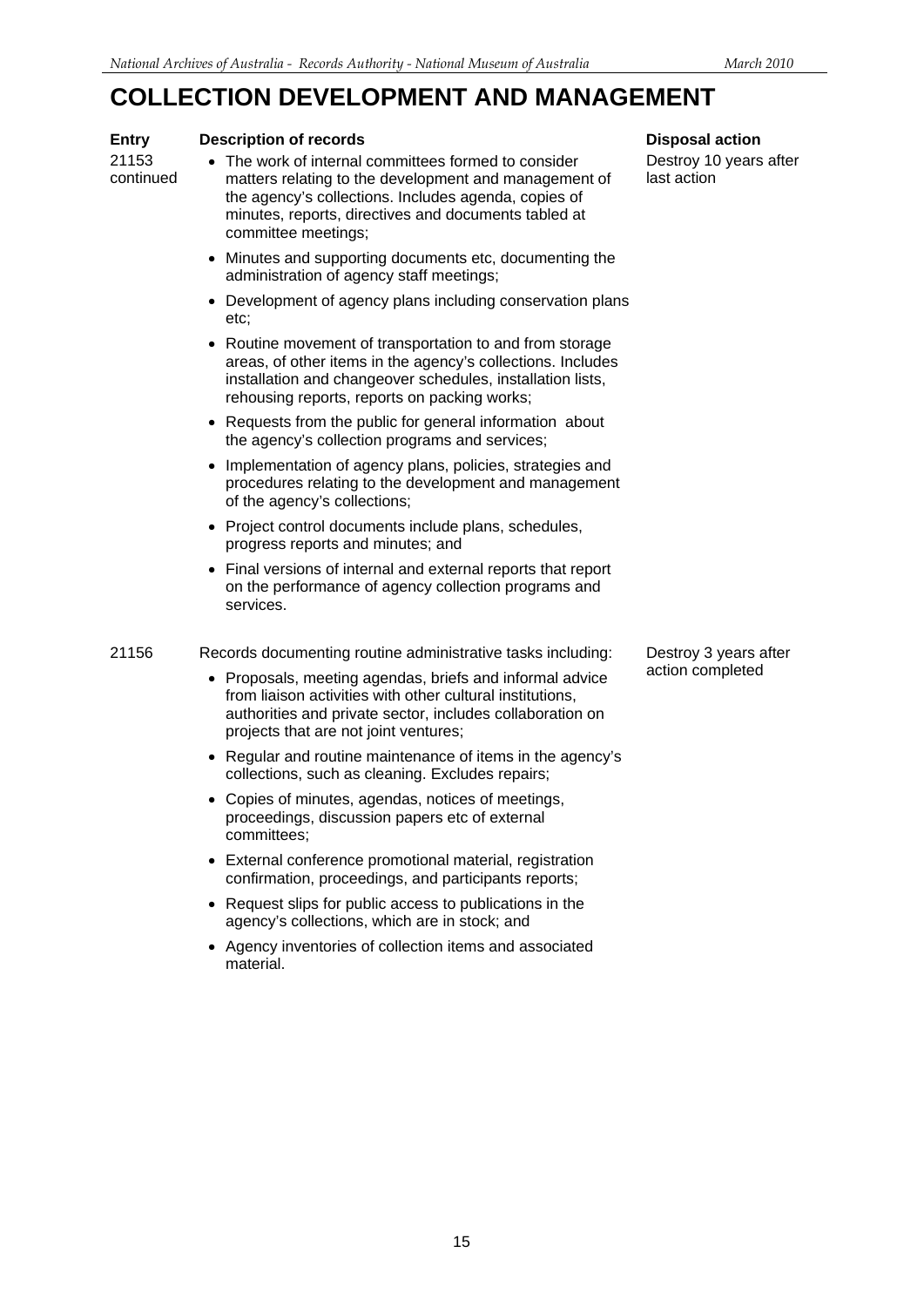## **COMMERCIAL SERVICES**

The core business of providing on a commercial basis, retail services and merchandise sales to the public which are inspired by the organisation's building, exhibitions and public programs. Includes:

- Arranging and coordinating bookings for hiring out the organisation's facilities to external parties for corporate and private social events including liaison with the convention industry and other cultural bodies
- Promoting, pricing and forecasting merchandise sales
- Disseminating and distributing agency publications purchased by mail order or online
- Carrying out customer surveys to support the planning and development of customer service initiatives
- Processing reproduction requests for use of images or objects where copyright is invested in the agency
- Counting and valuing of merchandise to identify missing items and determine the condition of existing items; and
- Administrative activities such as conduct of meetings and committees, authorising and delegation, compliance, auditing and reporting

*For retail financial transactions, use AFDA - FINANCIAL MANAGEMENT.* 

*For purchasing external goods, use AFDA - PROCUREMENT.* 

*For the refurbishment or maintenance of commercial outlets, use AFDA - PROPERTY MANAGEMENT.* 

*For upgrading the online website shop, use AFDA - TECHNOLOGY & TELECOMMUNICATIONS.* 

*For public liability insurance policy, use AFDA - FINANCIAL MANAGEMENT.* 

*For auditing retail services activities use, AFDA - FINANCIAL MANAGEMENT.* 

*For cash flow reconciliations of merchandise sales use, AFDA - FINANCIAL MANAGEMENT.* 

*For processing external copying requests for images from the agency's collection repositories, use COLLECTION DEVELOPMENT AND MANAGEMENT.* 

*For planning of system upgrades and implementations use, AFDA - TECHNOLOGY AND TELECOMMUNICATIONS.* 

*For policies relating to the purchasing of goods use, AFDA - PROCUREMENT* 

### **Entry Description of records Disposal action Action Control Control Control Control Control Control Control Control Control Control Control Control Control Control Control Control Control Control Control Control Control C**

21183 Records documenting:

- Instruments of delegation to agency staff to authorise administrative action;
- The ordering, sale and supply of merchandise, through the agency's retail outlet or on-line services. Includes order forms, invoices, copies of payment slips, dispatch documents;
- Final versions of plans and strategies relating to customer service initiatives;
- The handling and processing of external requests to reproduce an image or physical object where the agency owns the copyright. Includes quality control and copyright checks;
- Stocktaking activities relating to checking retail merchandise. Includes stock lists, schedules and consolidated stocktaking reports;

#### *21183 Continued on next page*

Destroy 7 years after action completed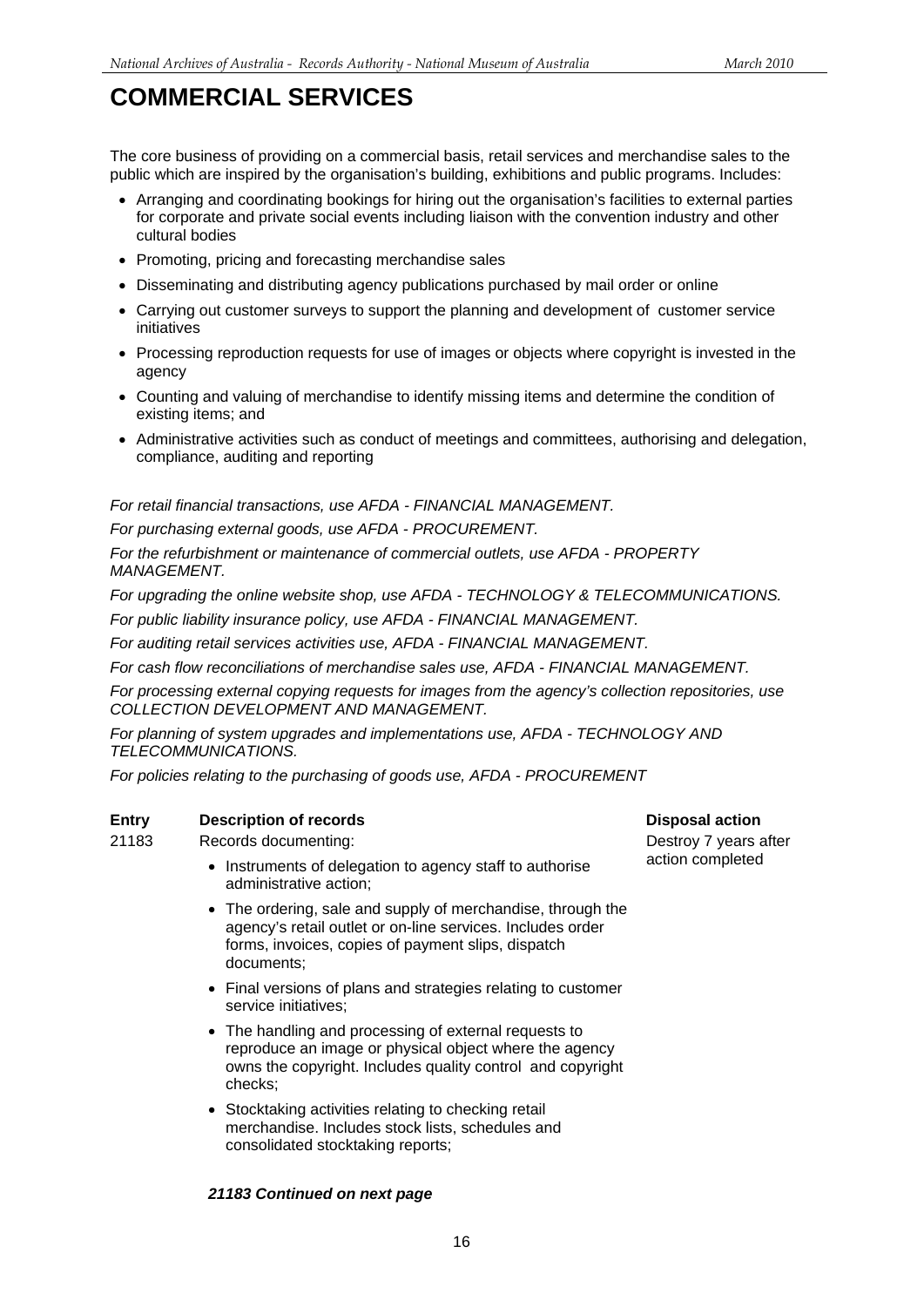## **COMMERCIAL SERVICES**

| <b>Entry</b>       | <b>Description of records</b>                                                                                                                                                                                                               | <b>Disposal action</b>                    |
|--------------------|---------------------------------------------------------------------------------------------------------------------------------------------------------------------------------------------------------------------------------------------|-------------------------------------------|
| 21183<br>continued | The planning and conduct of internal and external audits<br>relating to retail services. Includes final audit reports,<br>minutes of meetings, notes taken at opening and exit<br>interviews and routine correspondence with auditing body; | Destroy 7 years after<br>action completed |
|                    | • Final versions of internal and external reports that report<br>on the performance of merchandising and retail<br>operations. Includes working papers documenting the<br>development of internal reports;                                  |                                           |
|                    | • Master set of agency and business unit procedures.<br>Includes reproduction and retails services;                                                                                                                                         |                                           |
|                    | • Arrangements for delivery of retail goods from external<br>suppliers. Includes consignment receipts and copies of<br>invoices;                                                                                                            |                                           |
|                    | • Venue bookings and arrangements for hiring out agency<br>facilities to external parties for social functions and product<br>launches.                                                                                                     |                                           |
| 21184              | Records documenting:                                                                                                                                                                                                                        | Destroy 3 years after<br>action completed |
|                    | • Market research including customer surveys, feedback<br>forms, sales forecasts, pricing determinations, and<br>development of promotion strategies and tactics for venue<br>hire and displaying and selling agency merchandise;           |                                           |
|                    | • Committees formed to consider matters relating to<br>merchandising and retail operations, and hiring of agency<br>facilities. Includes agendas, proceedings, minutes,<br>discussion papers, reports etc;                                  |                                           |
|                    | • Submissions prepared by agency staff seeking support for<br>projects, new initiatives and merchandise;                                                                                                                                    |                                           |
|                    | • Minutes and supporting documents documenting the<br>administration of agency staff meetings.                                                                                                                                              |                                           |
| 21185              | Records documenting routine administrative tasks including:                                                                                                                                                                                 | Destroy 1 year after                      |
|                    | • Liaison activities undertaken with the convention industry<br>and retail staff from external cultural organisations;                                                                                                                      | action completed                          |
|                    | • The handling of requests for information about the<br>agency's merchandising and retail services;                                                                                                                                         |                                           |
|                    | Copies of minutes, agendas, notices of meetings,<br>proceedings, discussion papers etc of external<br>committees;                                                                                                                           |                                           |
|                    | • Lists of stock and merchandise items;                                                                                                                                                                                                     |                                           |
|                    | • Internal copies of consignment notes and invoices for<br>delivery arrangements of retail goods.                                                                                                                                           |                                           |
|                    |                                                                                                                                                                                                                                             |                                           |

17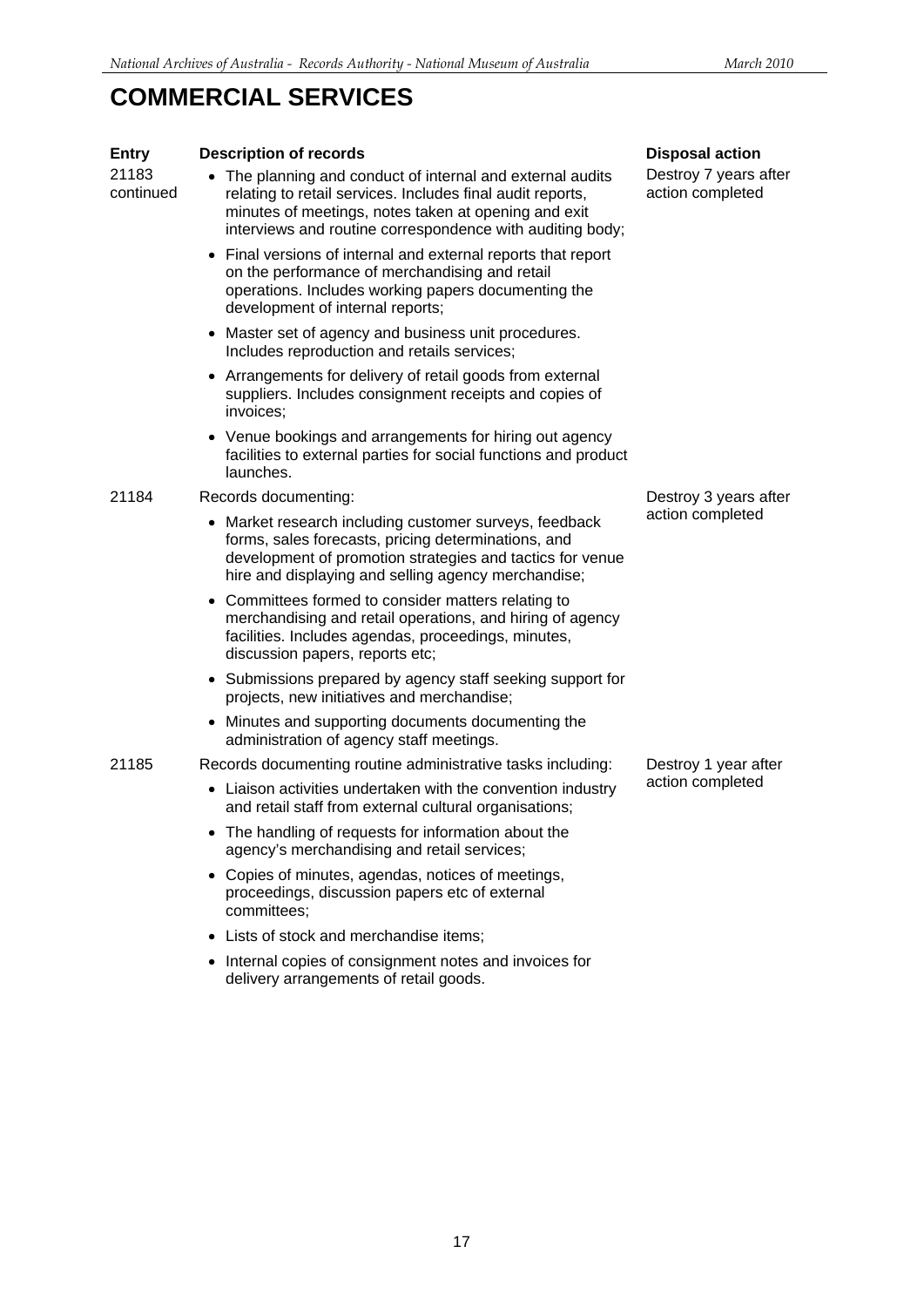The core business of managing permanent, temporary and travelling exhibitions of the agency's collection throughout Australia and overseas with the aim of widening public knowledge of Australian history and historical experience developed around interrelated thematic interests of Aboriginal and Torres Strait Islander cultures and histories, Australia's history and society since European settlement in 1788, and the interaction of people with the environment. Includes:

- Establishing policy to guide the development of the agency's permanent galleries, and temporary and travelling exhibition program;
- Planning, developing and maintaining forward schedules for refreshment and renewal of gallery exhibitions;
- Developing exhibition content and design;
- Installing and demounting exhibitions;
- Constructing exhibitory and packing collection objects;
- Developing exhibition programs and services;
- Collaboration on exhibition projects with other cultural institutions and hosting buy-in exhibitions;
- Fit-outs and refurbishment of exhibition galleries and spaces;
- Administration of inwards and outwards loans of exhibition materials;
- Conducting marketing research to target potential sponsorships for exhibitions;
- Evaluation testing exhibition programs and services either prior to or during their development, and/or after an exhibition has opened;
- Consulting stakeholders;
- Contributing to relevant international debates and scholarship on exhibition-making within the field of museology;
- Exhibition research and studies on exhibition-making;
- Obtaining advice and feedback on the development of exhibition-related programs, services and resources;
- Development of concepts for exhibitions based on a specific theme;
- Joint ventures between other cultural and educational organisations and the agency;
- Assessing requests for sponsorship of exhibitions;
- Negotiating and establishing agreements;
- Project management processes and controls;
- Implementing agency and industry standards to support exhibitions;
- Reporting on the performance of exhibitions;
- Presentations made by agency staff to promote exhibitions;
- Development of procedure manuals and guidelines;
- Liaison activities with other cultural institutions, authorities and the private sector;
- Maintenance of exhibitions and display materials;
- Inspections of exhibitions against design documentation;
- Enquiries from the public about agency exhibition program and services;
- Conference promotional and registration material; and
- Administrative activities such as conduct of meetings and committees, authorising and delegation, compliance, auditing and reporting.

#### *For addresses made by Government Ministers and senior agency staff at major openings of exhibitions and permanent galleries, use AUDIENCE DEVELOPMENT.*

*For the development of public programs relating to exhibitions, use AUDIENCE DEVELOPMENT.*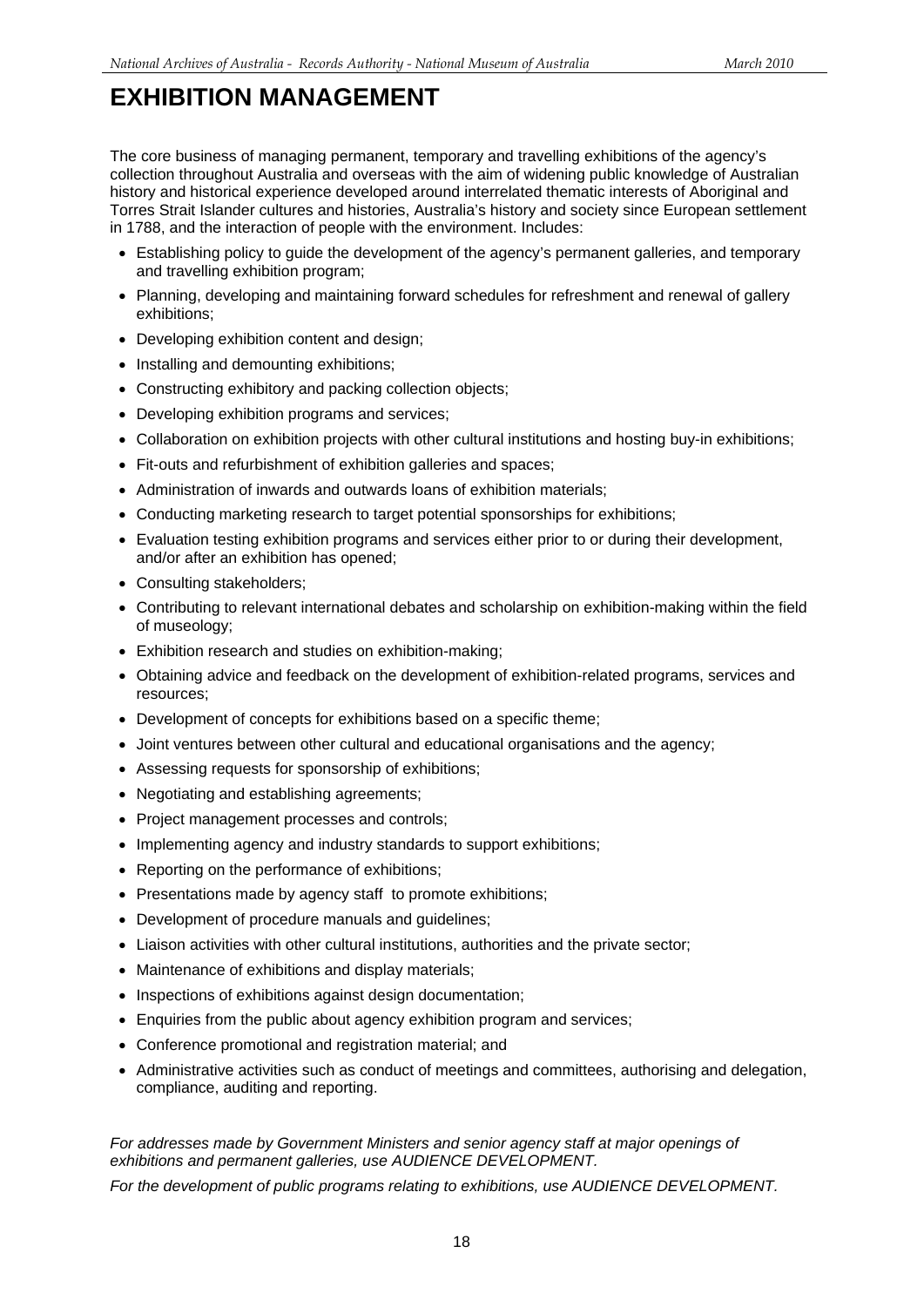*For submissions made to Ministers and government bodies in response to issues that relate directly to the agency's exhibitions and public programs, use AFDA - GOVERNMENT RELATIONS.* 

*For multi-media related activities, use AFDA - TECHNOLOGY & TELECOMMUNICATIONS.* 

*For insurance claims associated with exhibitions, use AFDA - PROPERTY MANAGEMENT.* 

*For development and distribution of exhibition-related publications, use AFDA - PUBLICATIONS.* 

*For the acquisition of goods, services and equipment where there is no tender, use AFDA - PROCUREMENT.* 

*For the management of contracted services, use AFDA - PROCUREMENT.* 

#### **Entry Description of records Disposal action Action Control Control Control Control Control Control Control Control Control Control Control Control Control Control Control Control Control Control Control Control Control C**

21158 Records documenting activities and issues supporting the Exhibition Management core business that are either controversial or of national significance including:

- Final versions of principles and policy which establish and guide the agency's approach to developing and managing permanent and temporary exhibitions;
- Final versions of exhibition programs developed for the agency's permanent galleries;
- Final versions of the work of committees (e.g. Exhibition Selection Committee, Exhibitions Steering Group) formed to consider, authorise and direct projects relating to exhibiting collection objects in the agency's permanent and temporary galleries and through national and international exhibitions;
- Final versions of material relating to the design or redesign, development and layout of exhibitions in the agency's permanent and temporary galleries and national and international exhibition galleries;
- Final versions of material relating to the re-development, construction, fit-out and/or refurbishment of the agency's permanent galleries where there are changes to structure, fabric or flows of the museum.

21159 Long term records supporting the Exhibition Management core business, including: Disposal not authorised

- Successful requests for sponsorship relating to exhibitions. Includes consultations, negotiations, reports, and acquittal of sponsorship;
- Final signed versions of agreements made relating to exhibitions. Includes sponsorship and exhibition agreements, Memorandum of Understanding (MOU);
- Stakeholder consultations relating to the agency's permanent galleries. Includes lists of stakeholders and minutes of meetings; and
- Provision of conservation services and advice for exhibition design, fabrication, objects preparation, installation, de-installation, return of objects and materials. Includes condition reports, treatment reports and photographs.

Retain as national archives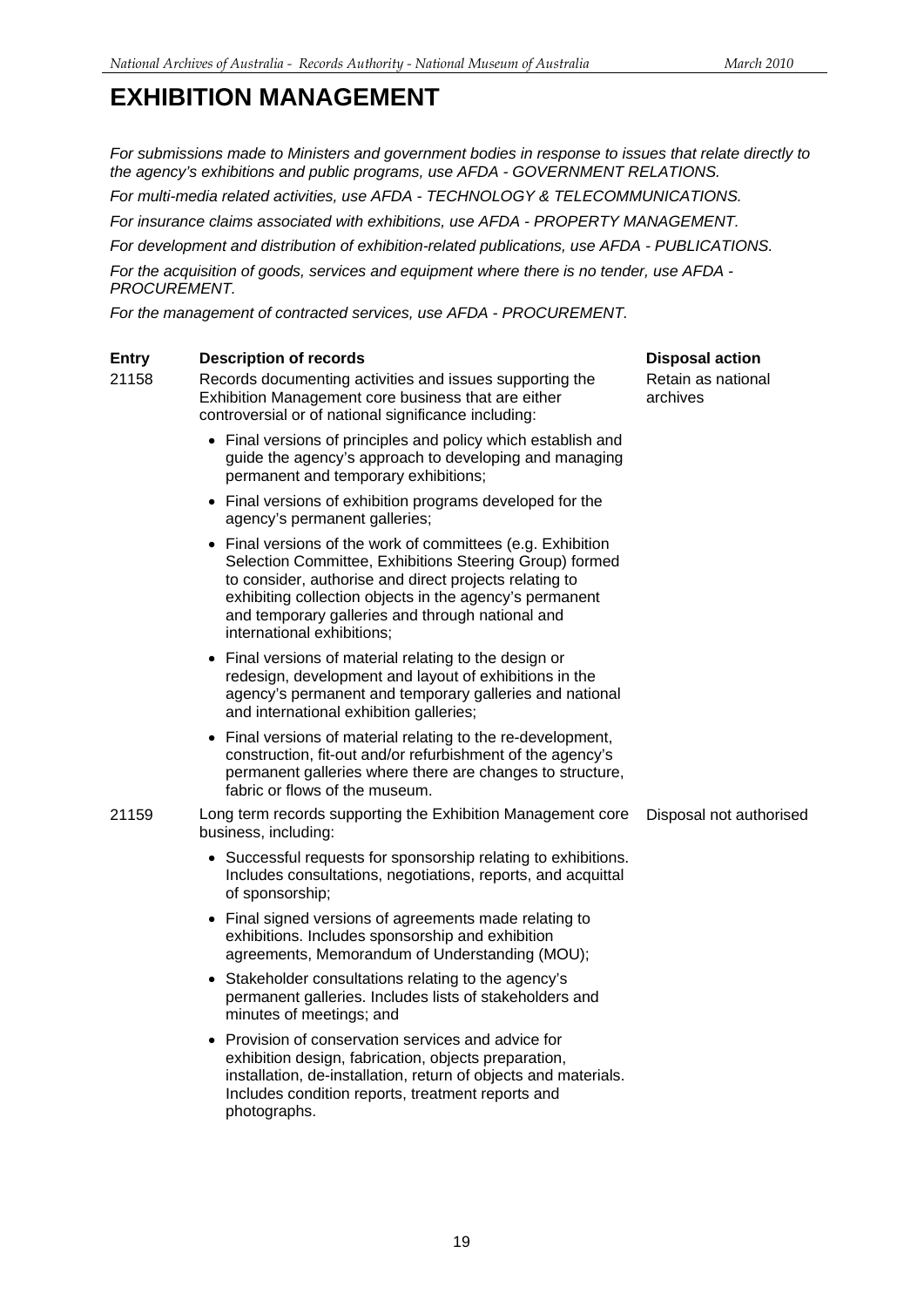### **Entry** Description of records Disposal action **Disposal action**

21160 Records documenting:

- Joint venture agreements, reports, minutes of meetings, proposals and discussion papers between the agency and other cultural and educational organisations;
- Research and studies into exhibition-making within the field of museology. Includes research conducted to develop storyline and content for exhibitions and displays;
- Collaboration with the national and international museum sector on exhibitions. Includes exhibition hire contracts, freight plans, design plans, installation arrangements, support programs;
- Planning, development and delivery of exhibition programs. Includes strategies, schedules, targets, drafts, comments, proposals, business cases and plans;
- Surveys, focus groups and other evaluation assessments supporting the development of exhibitions, includes evaluation criteria, methodology, transcripts, summary of results and reports;
- Development of concepts for an exhibition of objects and images etc from the agency's collection, based on a theme. Includes exhibition proposals, discussion notes, concept brief, notice of decision and draft schedule;
- Redevelopment, construction, fit-out and/or refurbishment of permanent and temporary galleries where there are no changes to structure, fabric or flows of the museum, minor exhibit upgrades, object changeovers. Includes gallery development briefs, proposals, module redevelopment records, object changeover plans, conservation reports, graphic replacements, maintenance plans;
- Project control documents includes plans, schedules, progress reports and minutes;
- Negotiation, establishment, review and maintenance of agreements relating to exhibitions. Includes loan agreements with external cultural bodies;
- Instruments of delegation to agency staff to authorise administrative action;
- Research outcomes of specific and targeted topics and areas of significance that determine the relevancy and appropriateness for planning and developing story lines and content for exhibitions. Includes plans, proposals, reviews and draft for images, text, graphic panels, promotional materials and exhibition finishes;

### *21160 Continued on next page*

Destroy 10 years after last action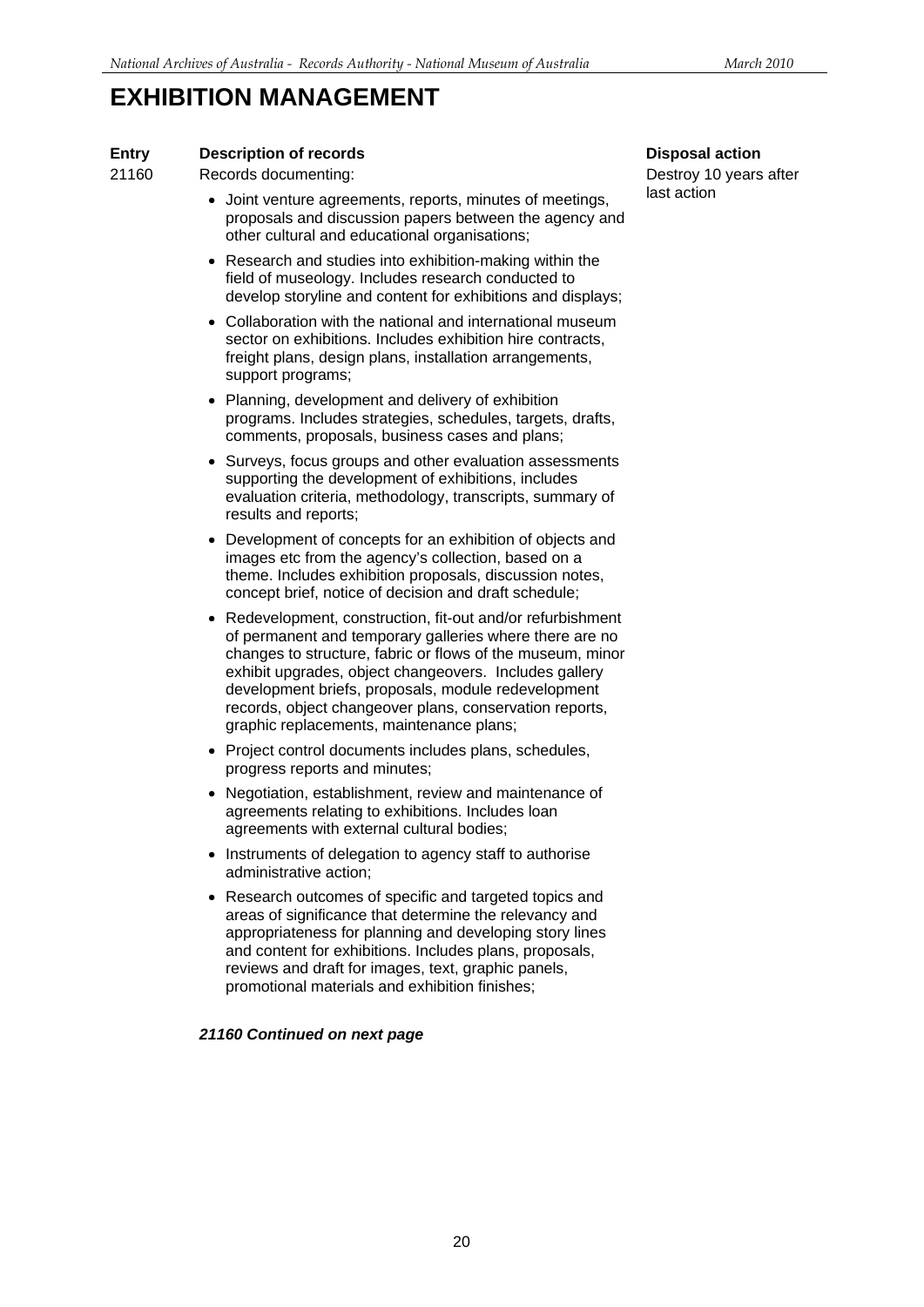### **Entry Description of records Disposal action Disposal action**

21160 continued

- Master copies of unpublished proceedings, reports, speeches and papers from conferences, seminars, workshops hosted by the agency;
	- Final versions of plans for outreach, travelling and temporary exhibitions. Includes forward plans, forward changeover plans, gallery master plans, layout plans, schedules, draft plans, comments and reports analysing issues;
	- Fabricating and constructing activities of exhibitory and packing items such as sculpture pedestals, display cases, shelving, crates, exhibition plinths, props, shelving, walls etc. Includes fabrication plans, timetables and copies of design briefs and object lists:
	- Installation and de-installation of collection items, displays, fixtures, mounts, and equipment, and returning collection objects and props to be retained to their usual storage facilities and disposing of unwanted props. Includes developing installation and de-installation plans;
	- Stakeholder consultations held to support exhibitions. Excludes permanent galleries stakeholder consultations;
	- The negotiation, transportation, packaging and storing of inwards and outwards loans from and to other stakeholders. Includes requests for loans, facility reports and valuations of outward loans for insurance purposes;
	- Evaluation of marketing and advertising promotions supporting all exhibitions, includes recommendations, actions plans etc;
	- Venue arrangements carried out to support exhibitions. Includes venue bookings, confirmation of venue conditions, delivery instructions, routine correspondence, schedules and transport bookings;
	- The implementation of industry and agency standards to support permanent, temporary and travelling exhibitions;
	- Planning and conduct of internal and external audits. Includes routine correspondence with the auditing body, minutes of meetings, notes taken at opening and exit interviews, draft and final reports;
	- Final versions of internal and external reports that report on the performance of outreach, temporary and travelling exhibitions, includes working papers documenting the development of internal reports.

Destroy 10 years after last action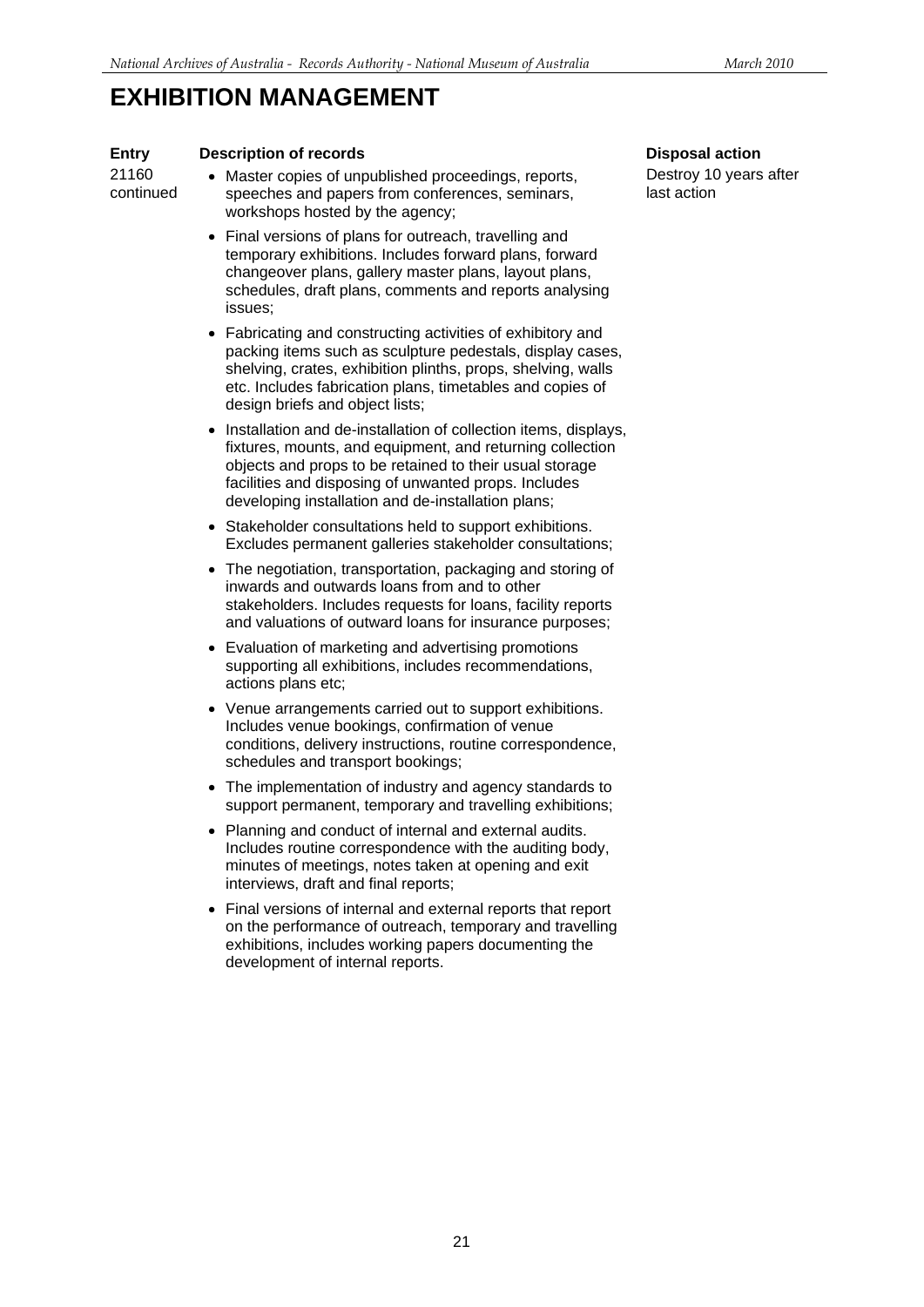### **Entry Description of records Disposal action Disposal action**

21161 Records documenting:

- Addresses presented by agency staff in the promotion of outreach, travelling, temporary and permanent exhibitions;
- Proposals, meeting agendas, briefs and informal advice from liaison activities with other cultural institutions, authorities and private sector, includes collaboration on projects that are not joint ventures;
- Minutes and supporting documents etc, documenting the administration of agency staff meetings;
- Market research including visitor surveys, visitor feedback forms, questionnaires, flyers, interviews, segmentation studies etc forecasts, trend analysis, and development of promotion strategies and tactics for exhibition sponsorship. Excludes audience research;
- Development of policies supporting exhibitions. Includes minor drafts, comments, research papers and supporting reports;
- Master set of manuals, guidelines, directives and handbooks detailing procedures supporting exhibitions;
- Advice received or provided, excludes legal advice and advice provided to the Minister;
- The work of internal committees formed to consider matters relating to permanent, temporary and travelling exhibitions. Includes agenda, copies of minutes, reports, directives and documents tabled at committee meetings;
- Implementation of agency plans, policies, strategies and procedures relating to the management of exhibitions;
- Invitations, guest lists, registrations, venue bookings and catering details for conferences hosted by the agency;
- Maintenance, upkeep, repair, servicing and modification of exhibitions and displays. Includes maintenance request forms;
- Installation and de-installation of temporary and travelling exhibitions collection items, fixtures, displays and equipment. Includes installation plans;
- Returned customer surveys used in the evaluation process of all exhibitions;
- Inspections carried out to detail level of concurrence of fabrication and installation to exhibition design documentation. Includes inspection reports, certificates, timetables, and notices of requests for inspections.

Destroy 5 years after action completed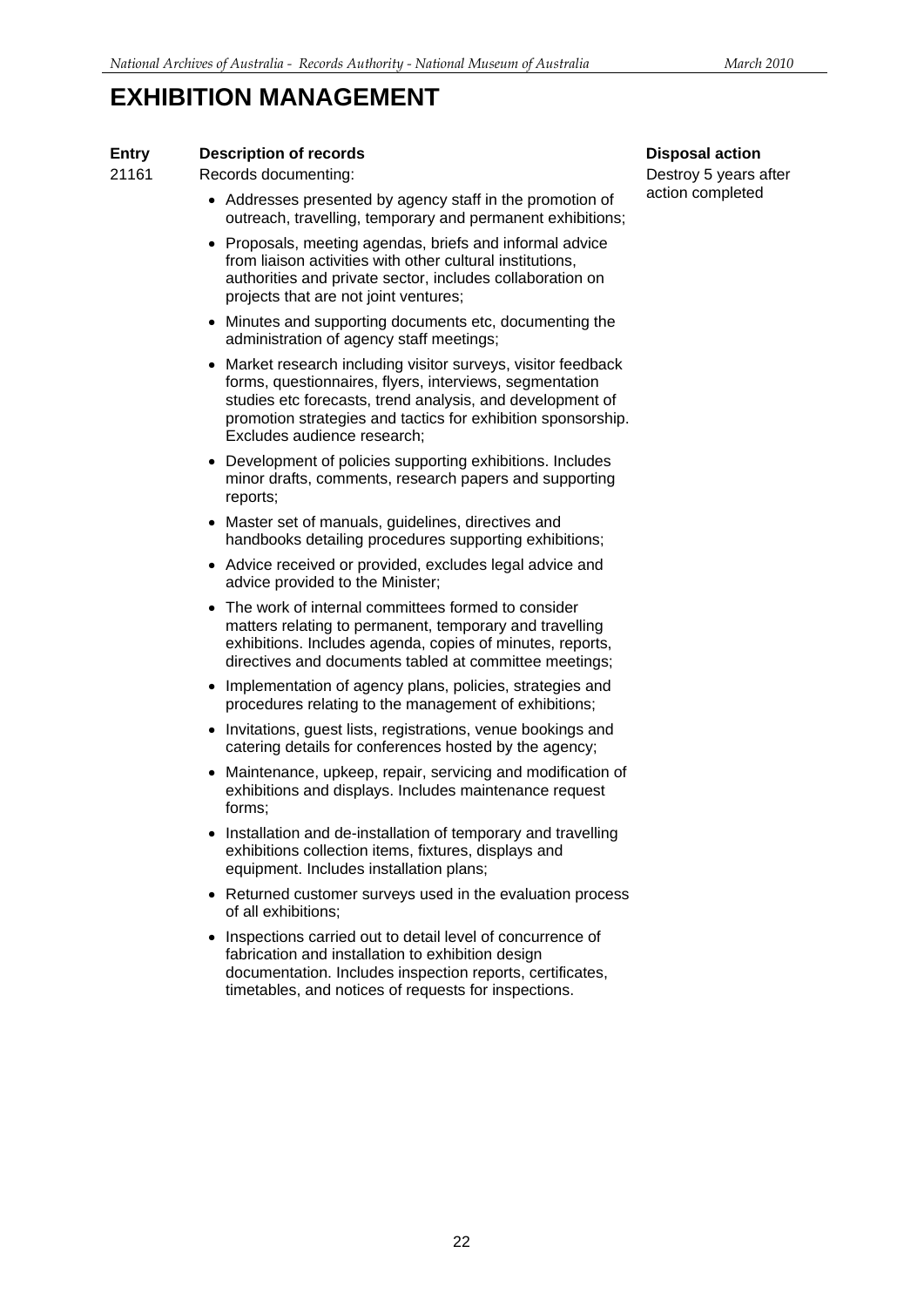### **Entry** Description of records Disposal action **Disposal action**

## 21162 Records documenting routine administrative tasks including:

- Unsuccessful requests for sponsorship relating to exhibitions. Includes consultations, negotiations, reports, and acquittal of sponsorship;
- Requests for information received from the public about the agency's exhibition programs and services;
- External conference promotional material, registration confirmation, proceedings, and participants reports;
- Agency responses to letters of complaint, suggestions etc received from the public;
- Video and audio tapes of focus groups evaluation testing of exhibitions;
- Copies of travel bookings, entitlements and itineraries for presenters, performers etc involved in exhibition openings and related events; and
- Copies of minutes, agendas, notices of meetings, proceedings, discussion papers etc of external committees.

Destroy 1 year after action completed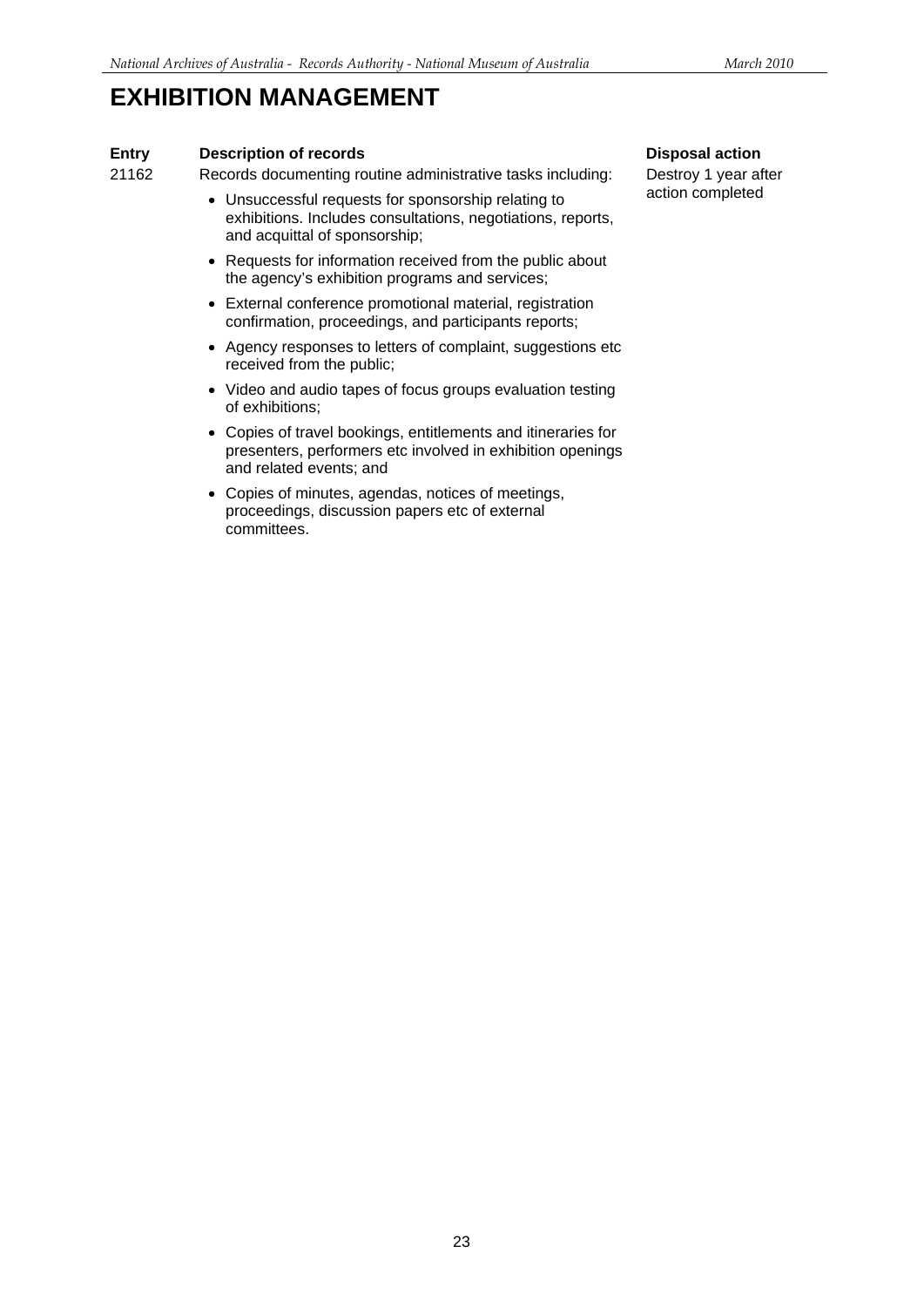## **HISTORICAL RESEARCH**

The core business of developing and implementing programs of research in Australian history, museum studies and material culture to underpin the agency's exhibitions, national collection, publications and other related activities. Includes:

- Managing and developing research and scholarship projects and programs:
- Writing and editing historical manuscripts, chapters for scholarly compilations and historical interpretation reports;
- Partnering and collaborating with academic and institutional research organisations;
- Attending and hosting conferences, symposiums, forums, seminars and lectures to disseminate research initiatives and outcomes;
- Assessing applications made to the agency for research grant funding;
- Undertaking field trips to research a specific subject or area of interest in order to discover facts, principles etc;
- Managing intellectual property (copyright, royalties etc) owned by the agency;
- Maintaining informal contact with various individuals and institutions in related fields of research;
- Arranging and carrying out research guided tours with members of the public;
- Developing and implementing policies:
- Administrative activities such as conduct of meetings and committees, authorising and delegation, compliance, auditing and reporting.

*For preparing, editing and publishing the agency's e-research journal, use AFDA - PUBLICATIONS. For the establishment of scholarly research fellowship agreements, use AFDA - PERSONNEL. For maintaining library and other information products to support historical research activities, use AFDA - INFORMATION MANAGEMENT.* 

### **Entry** Description of records Disposal action **Disposal action**

- 21163 Records documenting activities and issues supporting the core business of Historical Research that are either controversial or of national significance including;
	- Final versions of historical manuscripts and related material. Includes major drafts circulated internally and externally for comment and vetting;
	- Final versions of submissions seeking support for agency projects. Includes reports, proposals, statistics etc;
	- Final versions of historical interpretation reports. Includes analysis of historical events or photos, maps etc;
	- Final addresses presented by the agency's historians that contribute significantly to the knowledge and understanding of Australian history. Includes speeches and multi-media presentations;
	- Master copies of unpublished proceedings, reports, speeches and papers from forums, seminars, lectures, conferences, symposiums and workshops hosted by the agency.

Retain as national archives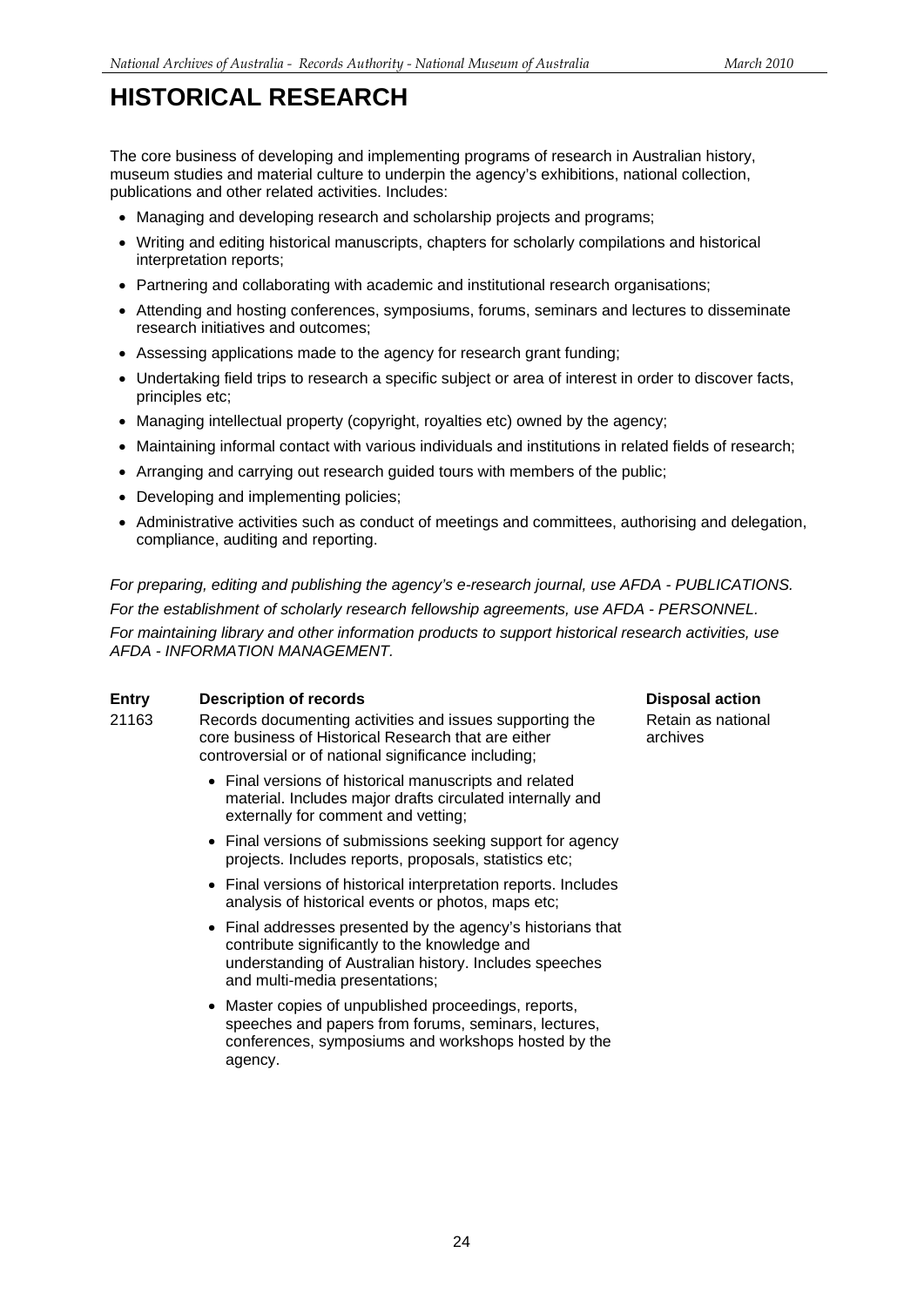## **HISTORICAL RESEARCH**

### **Entry Description of records Disposal action Disposal action**

21164 Records documenting:

- Master set of policies relating to research and scholarship. Includes major drafts, policy proposals, supporting reports, results of consultation;
- Planning, development and implementation of research, and scholarly collaboration programs and projects. Includes drafts, comments and final versions;
- Instruments of delegation to agency staff to authorise administrative action;
- Joint venture agreements, reports, memorandums of understanding, minutes of meetings, proposals and discussion papers between the agency and research industry partners;
- Planning and conduct of internal and external audits. Includes final audit reports, notes taken at opening and exit interviews, minutes of meetings and correspondence with auditing body;
- Successful research grant funding applications. Includes submissions, proposals, reports, breaches of funding conditions and funding acquittals;
- Management of intellectual property relating to copyright and royalties invested in scholarly research undertaken by the agency;
- Final versions of internal and external reports that report on the performance of research and scholarly programs;
- Advice received or provided. Excludes legal advice and advice provided to the Minister;
- Work of internal committees formed in support of the provision of historical research. Includes briefing papers, discussion papers, and working papers;
- Working papers relating to the development and coordination of field research tours. Includes itineraries, travel bookings, guides, maps, schedules, debrief reports, etc;
- Master set of procedures for appointing visiting fellows, etc. Includes guidelines, manuals, directives and handbooks;
- Final versions of project based plans for implementing programs of research and scholarly collaboration.

Destroy 7 years after action completed